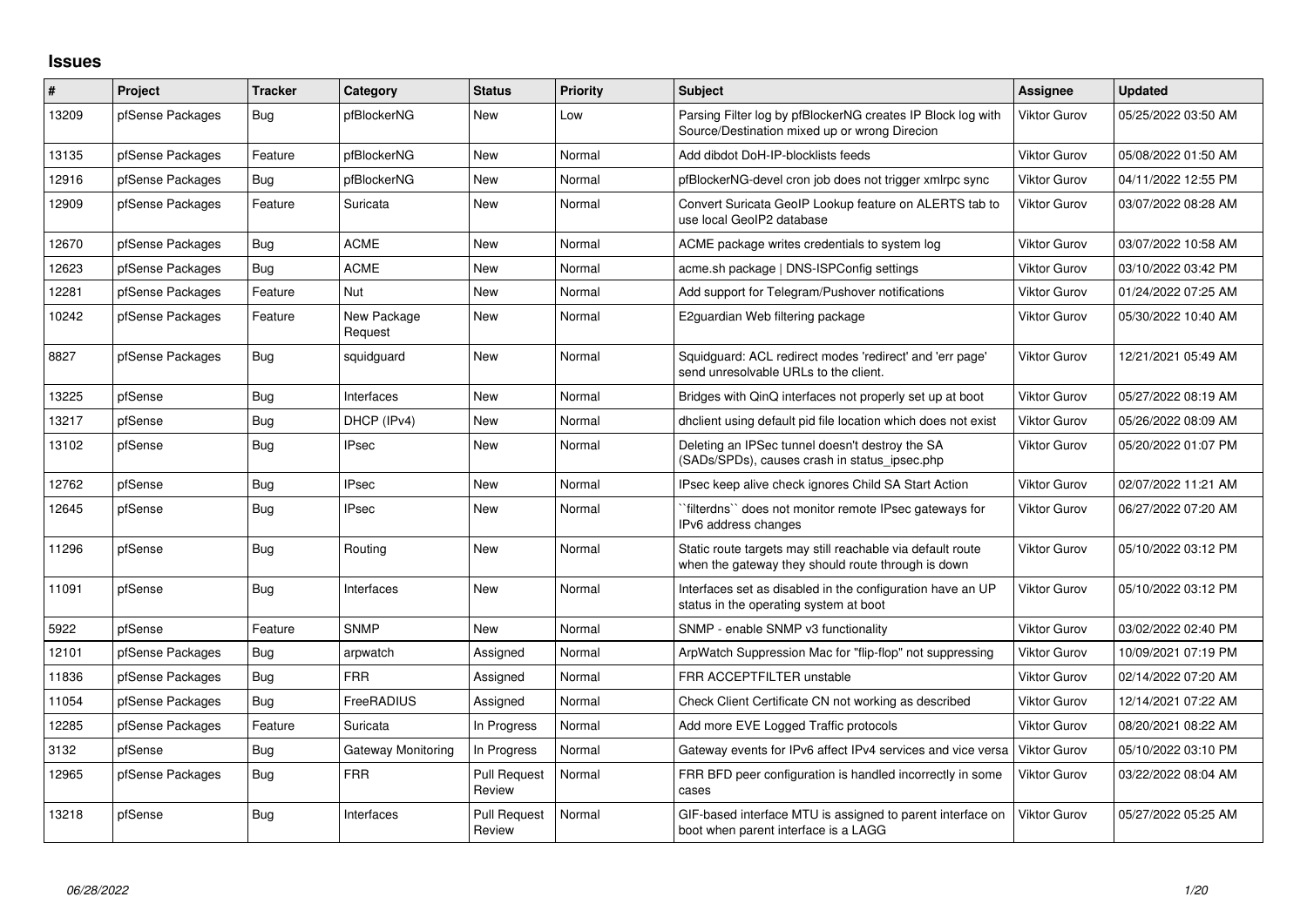| #     | Project          | <b>Tracker</b> | Category                    | <b>Status</b>                 | <b>Priority</b> | <b>Subject</b>                                                                                                                                 | <b>Assignee</b>     | <b>Updated</b>      |
|-------|------------------|----------------|-----------------------------|-------------------------------|-----------------|------------------------------------------------------------------------------------------------------------------------------------------------|---------------------|---------------------|
| 12920 | pfSense          | Bug            | Gateway Monitoring          | Pull Request<br>Review        | Normal          | Gateway behavior differs when the gateway does not exist<br>in config.xml                                                                      | <b>Viktor Gurov</b> | 06/12/2022 01:27 PM |
| 12720 | pfSense          | Bug            | Rules / NAT                 | <b>Pull Request</b><br>Review | Normal          | Hide the "tag" field on non-floating tabs                                                                                                      | <b>Viktor Gurov</b> | 01/24/2022 03:11 PM |
| 12673 | pfSense          | <b>Bug</b>     | Dashboard                   | Pull Request<br>Review        | Normal          | Firewall Logs Widget fails to update at intervals below 5<br>seconds.                                                                          | <b>Viktor Gurov</b> | 05/17/2022 02:20 PM |
| 12431 | pfSense          | Todo           | Web Interface               | <b>Pull Request</b><br>Review | Normal          | GUI pages should use "POST" for AJAX calls, not "GET"                                                                                          | <b>Viktor Gurov</b> | 05/17/2022 02:20 PM |
| 12385 | pfSense          | <b>Bug</b>     | <b>Virtual IP Addresses</b> | <b>Pull Request</b><br>Review | Normal          | deleteVIP() does not check 1:1 NAT and Outbound NAT<br>rules                                                                                   | <b>Viktor Gurov</b> | 05/17/2022 02:21 PM |
| 12225 | pfSense          | <b>Bug</b>     | Authentication              | <b>Pull Request</b><br>Review | Normal          | Group membership field is not needed for remote groups                                                                                         | Viktor Gurov        | 05/17/2022 02:21 PM |
| 11877 | pfSense          | <b>Bug</b>     | Web Interface               | <b>Pull Request</b><br>Review | Very Low        | Labels and description dissapear in<br>firewall schedule edit.php                                                                              | <b>Viktor Gurov</b> | 05/17/2022 02:22 PM |
| 11570 | pfSense          | Regression     | Gateways                    | <b>Pull Request</b><br>Review | Normal          | Gateway monitoring services is not always restarted on<br>interface events, which may prevent a WAN from recovering<br>back to an online state | <b>Viktor Gurov</b> | 06/22/2022 09:04 PM |
| 2386  | pfSense          | Feature        | Interfaces                  | <b>Pull Request</b><br>Review | Normal          | Bridge member that is not an assigned interface                                                                                                | <b>Viktor Gurov</b> | 12/02/2020 06:01 AM |
| 13034 | pfSense Packages | Bug            | Zabbix                      | Feedback                      | Normal          | Zabbix6 Agent and Proxy fail to set the PSK from the web<br>GUI in its conf files                                                              | <b>Viktor Gurov</b> | 04/06/2022 11:59 AM |
| 13002 | pfSense Packages | Regression     | <b>BIND</b>                 | Feedback                      | Normal          | BIND 9.16 13 could not find existing DNSSEC keys at<br>/cf/named/etc/namedb/keys due to directory change                                       | Viktor Gurov        | 03/31/2022 12:14 PM |
| 12869 | pfSense Packages | <b>Bug</b>     | <b>BIND</b>                 | Feedback                      | Normal          | Bind DNS Package AAAA filtering Broken on new ZFS<br>Installs                                                                                  | <b>Viktor Gurov</b> | 03/09/2022 12:38 PM |
| 12865 | pfSense Packages | Todo           | <b>RRD Summary</b>          | Feedback                      | Normal          | <b>RRD Summary improvements</b>                                                                                                                | <b>Viktor Gurov</b> | 03/04/2022 12:20 PM |
| 12706 | pfSense Packages | Bug            | pfBlockerNG                 | Feedback                      | Normal          | pfBlockerNG and unbound does not work after switching<br>/var to RAM disk                                                                      | <b>Viktor Gurov</b> | 03/24/2022 10:47 AM |
| 12683 | pfSense Packages | Bug            | Snort                       | Feedback                      | Normal          | snort get vpns list() does not include OpenVPN CSO                                                                                             | <b>Viktor Gurov</b> | 02/15/2022 10:47 AM |
| 12653 | pfSense Packages | Regression     | <b>FRR</b>                  | Feedback                      | Normal          | RIP related startup error                                                                                                                      | <b>Viktor Gurov</b> | 12/30/2021 08:37 AM |
| 12506 | pfSense Packages | Bug            | Suricata                    | Feedback                      | Normal          | Only selected instance is restarted on suppress list change                                                                                    | <b>Viktor Gurov</b> | 12/01/2021 04:43 AM |
| 12354 | pfSense Packages | Todo           | haproxy                     | Feedback                      | High            | Update haproxy-devel to mitigate CVE-2021-40346                                                                                                | <b>Viktor Gurov</b> | 05/12/2022 08:50 AM |
| 12351 | pfSense Packages | Todo           | pfBlockerNG                 | Feedback                      | Normal          | Remove non-functional feeds                                                                                                                    | <b>Viktor Gurov</b> | 02/04/2022 02:29 PM |
| 12322 | pfSense Packages | Bug            | Suricata                    | Feedback                      | Normal          | Suricata creates invalid HOME NET entries                                                                                                      | <b>Viktor Gurov</b> | 09/10/2021 11:42 AM |
| 12292 | pfSense Packages | Feature        | Suricata                    | Feedback                      | Normal          | GeoIP look on the Alerts, Blocked and Files pages                                                                                              | Viktor Gurov        | 08/23/2021 08:16 AM |
| 12278 | pfSense Packages | Regression     | Zabbix                      | Feedback                      | Normal          | Invalid plugin_certificates() function name                                                                                                    | <b>Viktor Gurov</b> | 08/19/2021 05:52 AM |
| 12264 | pfSense Packages | Bug            | Squid                       | Feedback                      | Low             | Stray <table> line in squid monitor.php</table>                                                                                                | <b>Viktor Gurov</b> | 12/23/2021 10:53 AM |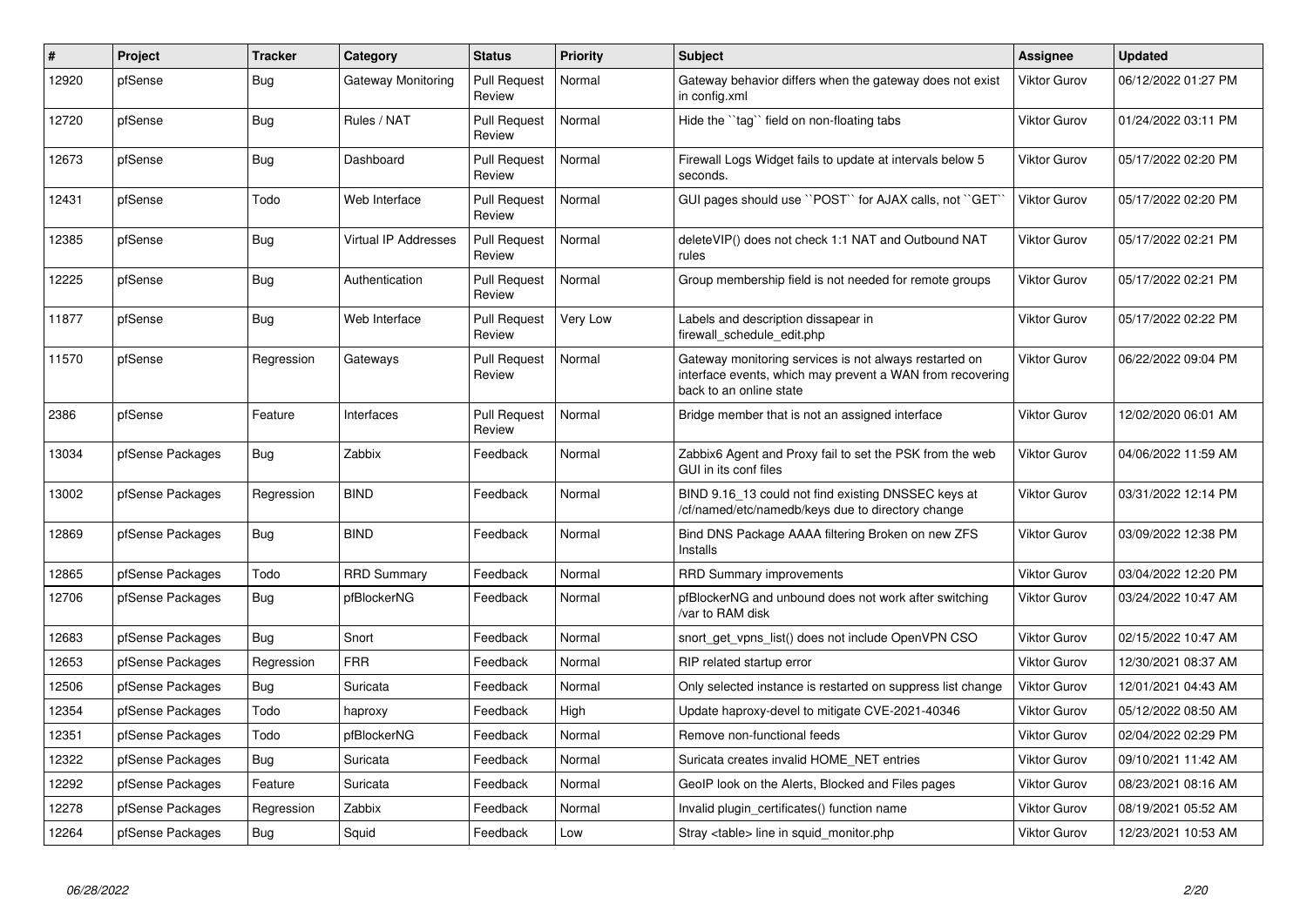| #     | <b>Project</b>   | <b>Tracker</b> | Category        | <b>Status</b> | <b>Priority</b> | <b>Subject</b>                                                                                | <b>Assignee</b>     | <b>Updated</b>      |
|-------|------------------|----------------|-----------------|---------------|-----------------|-----------------------------------------------------------------------------------------------|---------------------|---------------------|
| 12206 | pfSense Packages | Bug            | <b>NET-SNMP</b> | Feedback      | Normal          | Certificate Manager page doesn't show Net-SNMP used<br>certificates                           | <b>Viktor Gurov</b> | 12/30/2021 09:40 AM |
| 12167 | pfSense Packages | <b>Bug</b>     | <b>FRR</b>      | Feedback      | Normal          | BGP TCP setkey not set if neighbor is in peer group                                           | Viktor Gurov        | 09/16/2021 09:38 AM |
| 12036 | pfSense Packages | Bug            | Zabbix          | Feedback      | Normal          | Certificate Manager page do not show Zabbix used<br>certificates                              | <b>Viktor Gurov</b> | 07/15/2021 11:46 AM |
| 11961 | pfSense Packages | Bug            | <b>FRR</b>      | Feedback      | Normal          | FRR OSPF add unwanted area 0 authentication to router<br>ospf                                 | <b>Viktor Gurov</b> | 09/16/2021 10:25 PM |
| 11937 | pfSense Packages | Bug            | haproxy         | Feedback      | Normal          | HAproxy "Use Client-IP" option breaks Captive Portal                                          | <b>Viktor Gurov</b> | 06/22/2021 08:48 AM |
| 11847 | pfSense Packages | Bug            | <b>FRR</b>      | Feedback      | Normal          | Filters not applied to PEER Groups                                                            | <b>Viktor Gurov</b> | 07/30/2021 07:45 PM |
| 11756 | pfSense Packages | <b>Bug</b>     | haproxy         | Feedback      | Normal          | HaProxy does not transfer backend states during reload                                        | <b>Viktor Gurov</b> | 07/14/2021 01:21 PM |
| 11746 | pfSense Packages | <b>Bug</b>     | FreeRADIUS      | Feedback      | Normal          | Second LDAP server configuration misses the ipaNThash<br>control attribute                    | <b>Viktor Gurov</b> | 07/14/2021 01:44 PM |
| 11738 | pfSense Packages | Regression     | squidguard      | Feedback      | Normal          | SquidGuard 1.16.18 17 Not Filtering Blacklist<br>No-Transparent Mode                          | Viktor Gurov        | 12/21/2021 05:48 AM |
| 11693 | pfSense Packages | <b>Bug</b>     | <b>FRR</b>      | Feedback      | Normal          | IPv6 static routing fails                                                                     | <b>Viktor Gurov</b> | 04/26/2022 08:50 AM |
| 11681 | pfSense Packages | Bug            | <b>FRR</b>      | Feedback      | Normal          | FRR generates invalid BFD configuration after removing<br>interfaces                          | Viktor Gurov        | 07/14/2021 04:40 PM |
| 11515 | pfSense Packages | Bug            | node exporter   | Feedback      | Normal          | node exporter 0.18.1 1 - Unable to interact or start the<br>service from web ui               | <b>Viktor Gurov</b> | 07/14/2021 12:37 PM |
| 11491 | pfSense Packages | Bug            | haproxy         | Feedback      | Normal          | haproxy-devel v0.62 2 - startup error 'httpchk'                                               | <b>Viktor Gurov</b> | 06/22/2021 08:46 AM |
| 11477 | pfSense Packages | Bug            | <b>FRR</b>      | Feedback      | Normal          | FRR does not recognize some BFD options                                                       | <b>Viktor Gurov</b> | 02/26/2021 10:52 PM |
| 11404 | pfSense Packages | Bug            | <b>FRR</b>      | Feedback      | Normal          | Incorrect prefix/access lists migration on update                                             | <b>Viktor Gurov</b> | 02/18/2021 09:49 AM |
| 11388 | pfSense Packages | Bug            | FreeRADIUS      | Feedback      | Normal          | Captive Portal authentication error with MySQL backend                                        | Viktor Gurov        | 02/10/2021 08:54 AM |
| 11343 | pfSense Packages | Bug            | <b>BIND</b>     | Feedback      | Low             | Invalid link to pfSense-pkg-bind changelog                                                    | <b>Viktor Gurov</b> | 04/05/2022 08:12 AM |
| 11331 | pfSense Packages | <b>Bug</b>     | FreeRADIUS      | Feedback      | Normal          | FreeRADIUS latest package upgrade broke Plain Mac<br>Authentication                           | <b>Viktor Gurov</b> | 01/30/2021 10:08 AM |
| 11295 | pfSense Packages | Feature        | pfBlockerNG     | Feedback      | Normal          | DNSBL IDN support                                                                             | <b>Viktor Gurov</b> | 09/10/2021 11:33 AM |
| 11274 | pfSense Packages | Bug            | ntop            | Feedback      | Normal          | ntopng https web server does not present full certificate<br>chain                            | <b>Viktor Gurov</b> | 01/28/2021 09:51 AM |
| 11248 | pfSense Packages | Feature        | squidguard      | Feedback      | Normal          | SafeSearch update                                                                             | <b>Viktor Gurov</b> | 01/28/2021 10:01 AM |
| 11210 | pfSense Packages | Feature        | Suricata        | Feedback      | Normal          | 3rd party rulesets                                                                            | <b>Viktor Gurov</b> | 11/24/2021 04:21 AM |
| 11180 | pfSense Packages | Bug            | Filer           | Feedback      | Normal          | Filer run action for files on sync that wan't been modified                                   | <b>Viktor Gurov</b> | 01/08/2021 07:27 AM |
| 11155 | pfSense Packages | Feature        | pfBlockerNG     | Feedback      | Normal          | SafeSearch AAAA                                                                               | <b>Viktor Gurov</b> | 02/05/2021 04:54 AM |
| 11135 | pfSense Packages | <b>Bug</b>     | haproxy         | Feedback      | High            | HAproxy OCSP reponse crontab bug                                                              | Viktor Gurov        | 09/10/2021 11:51 AM |
| 11098 | pfSense Packages | Bug            | Backup          | Feedback      | Normal          | Backup Files and Directories plugin crashes firewall if /root<br>specified as backup location | <b>Viktor Gurov</b> | 12/23/2021 10:45 AM |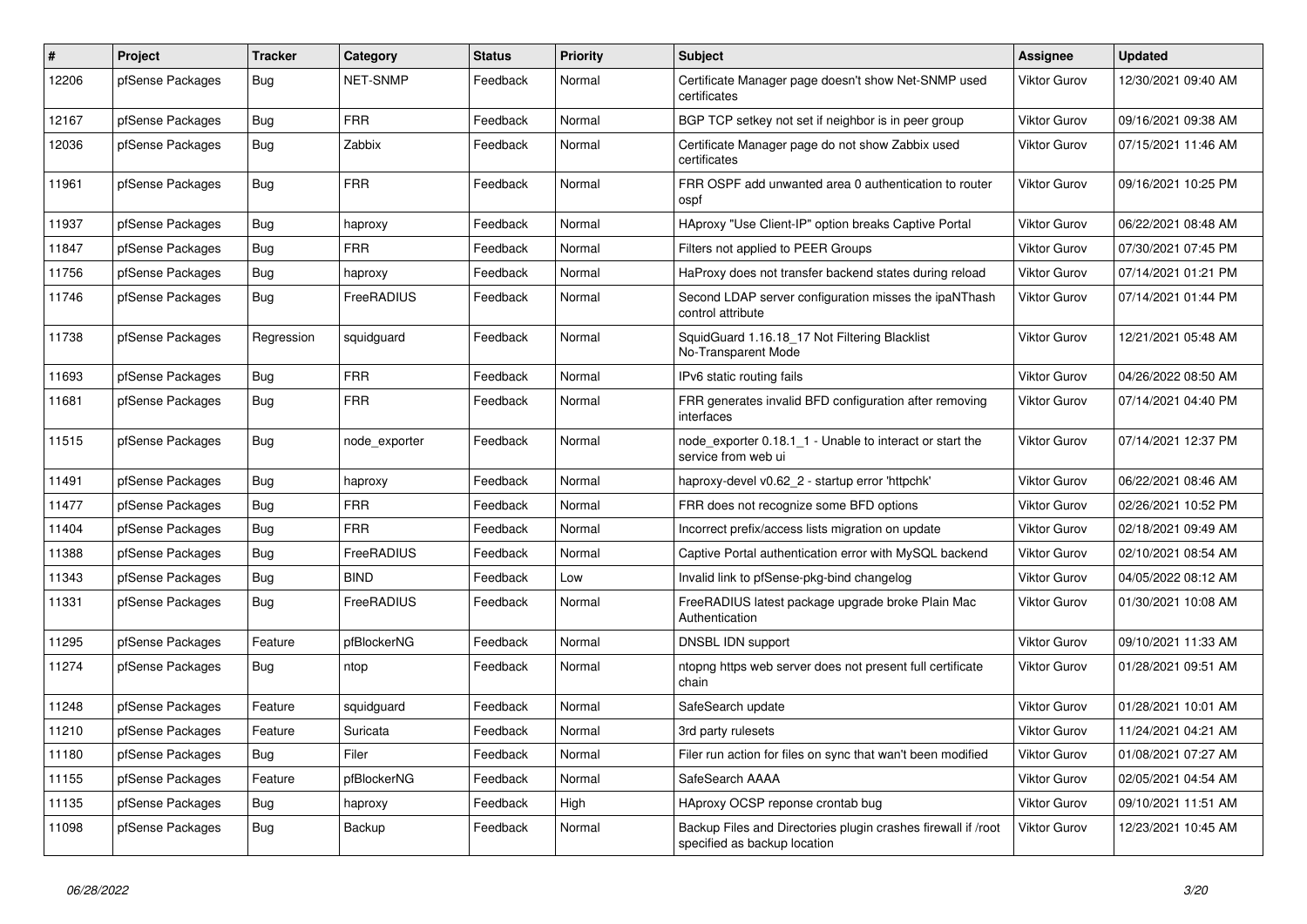| $\sharp$ | Project          | <b>Tracker</b> | Category           | <b>Status</b>                 | <b>Priority</b> | Subject                                                                               | <b>Assignee</b>                | <b>Updated</b>                       |
|----------|------------------|----------------|--------------------|-------------------------------|-----------------|---------------------------------------------------------------------------------------|--------------------------------|--------------------------------------|
| 10908    | pfSense Packages | Feature        | FreeRADIUS         | Feedback                      | Normal          | FreeRADIUS server certificate not using full CA chain                                 | Viktor Gurov                   | 04/22/2022 02:19 AM                  |
| 10872    | pfSense Packages | Feature        | Suricata           | Feedback                      | Normal          | Add adjustable notification for Severity Alert                                        | <b>Viktor Gurov</b>            | 08/20/2021 07:52 AM                  |
| 10871    | pfSense Packages | Feature        | FreeRADIUS         | Feedback                      | Normal          | Extra time period counters for SQL backend                                            | Viktor Gurov                   | 04/22/2022 02:19 AM                  |
| 10779    | pfSense Packages | Feature        | haproxy            | Feedback                      | Normal          | HAProxy SSL/TLS Compatibility Mode                                                    | <b>Viktor Gurov</b>            | 04/22/2022 02:20 AM                  |
| 10739    | pfSense Packages | Feature        | haproxy            | Feedback                      | Normal          | Update HAproxy-devel package to 2.2 and HAproxy to 2.0                                | Viktor Gurov                   | 10/03/2021 03:53 PM                  |
| 10572    | pfSense Packages | Bug            | Squid              | Feedback                      | Normal          | STARTTLS option is ignored                                                            | Viktor Gurov                   | 04/22/2022 02:20 AM                  |
| 10541    | pfSense Packages | Feature        | Squid              | Feedback                      | Normal          | Squid failover and load balancing                                                     | Viktor Gurov                   | 01/14/2021 07:34 AM                  |
| 10450    | pfSense Packages | Bug            | Squid              | Feedback                      | Normal          | Squid reverse proxy switching peers                                                   | <b>Viktor Gurov</b>            | 04/22/2022 02:21 AM                  |
| 9982     | pfSense Packages | Feature        | Squid              | Feedback                      | Normal          | basic Idap auth TLS connection                                                        | <b>Viktor Gurov</b>            | 04/22/2022 02:21 AM                  |
| 9852     | pfSense Packages | Feature        | Suricata           | Feedback                      | Normal          | show File-Store directory listing                                                     | <b>Viktor Gurov</b>            | 08/20/2021 07:52 AM                  |
| 9721     | pfSense Packages | Feature        | Squid              | Feedback                      | Normal          | add squidclient -h 127.0.0.1 mgr:info output to Diagnostics<br>Squid and status.php   | <b>Viktor Gurov</b>            | 04/22/2022 02:21 AM                  |
| 6964     | pfSense Packages | Bug            | Suricata           | Feedback                      | Normal          | Host OS Policy Assignment broken when using "Import" or<br>"Aliases" buttons          | Viktor Gurov                   | 08/20/2021 07:52 AM                  |
| 4088     | pfSense Packages | Bug            | squidguard         | Feedback                      | Normal          | Buggy squidgurd config file is created                                                | <b>Viktor Gurov</b>            | 01/28/2021 10:01 AM                  |
| 8794     | pfSense          | Feature        | <b>NTPD</b>        | New                           | Normal          | NTP authentiction                                                                     | Tod L                          | 08/05/2021 01:20 AM                  |
| 13298    | pfSense          | <b>Bug</b>     | <b>Dynamic DNS</b> | <b>Pull Request</b><br>Review | Normal          | Dynv6 does not check response code when updating                                      | <b>Tiago Beling</b><br>d'Avila | 06/24/2022 07:47 AM                  |
| 13114    | pfSense Packages | Bug            | <b>BIND</b>        | Feedback                      | Normal          | BIND calls rndc in rc stop when named is not running                                  | <b>Stuart Wyatt</b>            | 05/04/2022 12:41 PM                  |
| 11352    | pfSense          | Bug            | FreeBSD            | New                           | Low             | CTF types > 2^15 in the pfSense kernel config results in<br>DTrace failing            | Scott Long                     | 03/17/2021 02:52 AM                  |
| 8179     | pfSense          | <b>Bug</b>     | DHCP (IPv4)        | Feedback                      | Normal          | Incorrect reverse DNS zone in DHCP server config for<br>non-octet-aligned subnet mask | Renato Botelho                 | 02/09/2022 11:17 PM                  |
| 13282    | pfSense Plus     | <b>Bug</b>     | Aliases / Tables   | <b>New</b>                    | Normal          | FQDN Aliases Break if an Invalid Domain is Present in the<br>Chain                    |                                | Reid Linnemann   06/18/2022 03:12 PM |
| 1831     | pfSense          | Feature        | Captive Portal     | New                           | Normal          | Captive portal IPv6 support                                                           | Reid Linnemann                 | 05/25/2022 07:57 AM                  |
| 13226    | pfSense          | <b>Bug</b>     | Captive Portal     | Confirmed                     | Normal          | Captive Portal doesn't disconnect established OpenVPN<br>link                         | Reid Linnemann                 | 05/30/2022 10:38 AM                  |
| 9296     | pfSense          | Bug            | Aliases / Tables   | Confirmed                     | Low             | Alias content is sometimes incomplete when mixing FQDN<br>and IP address              | Reid Linnemann                 | 06/18/2022 03:12 PM                  |
| 13215    | pfSense          | <b>Bug</b>     | Captive Portal     | Assigned                      | Normal          | Allowed MAC/IP/Hostname traffic counts for authorized<br>users                        |                                | Reid Linnemann   05/31/2022 05:31 PM |
| 11545    | pfSense          | Regression     | Interfaces         | Feedback                      | Normal          | Primary interface address is not always used when VIPs are<br>present                 | Reid Linnemann                 | 06/24/2022 10:25 AM                  |
| 7216     | pfSense          | Feature        | Web Interface      | New                           | Normal          | Allow user to choose date display format                                              | <b>Phillip Davis</b>           | 02/02/2018 04:20 PM                  |
| 4451     | pfSense          | <b>Bug</b>     | DHCP (IPv4)        | New                           | Low             | Status DHCP Leases shows double entries for static entries<br>without IP address      | <b>Phillip Davis</b>           | 05/21/2022 04:55 PM                  |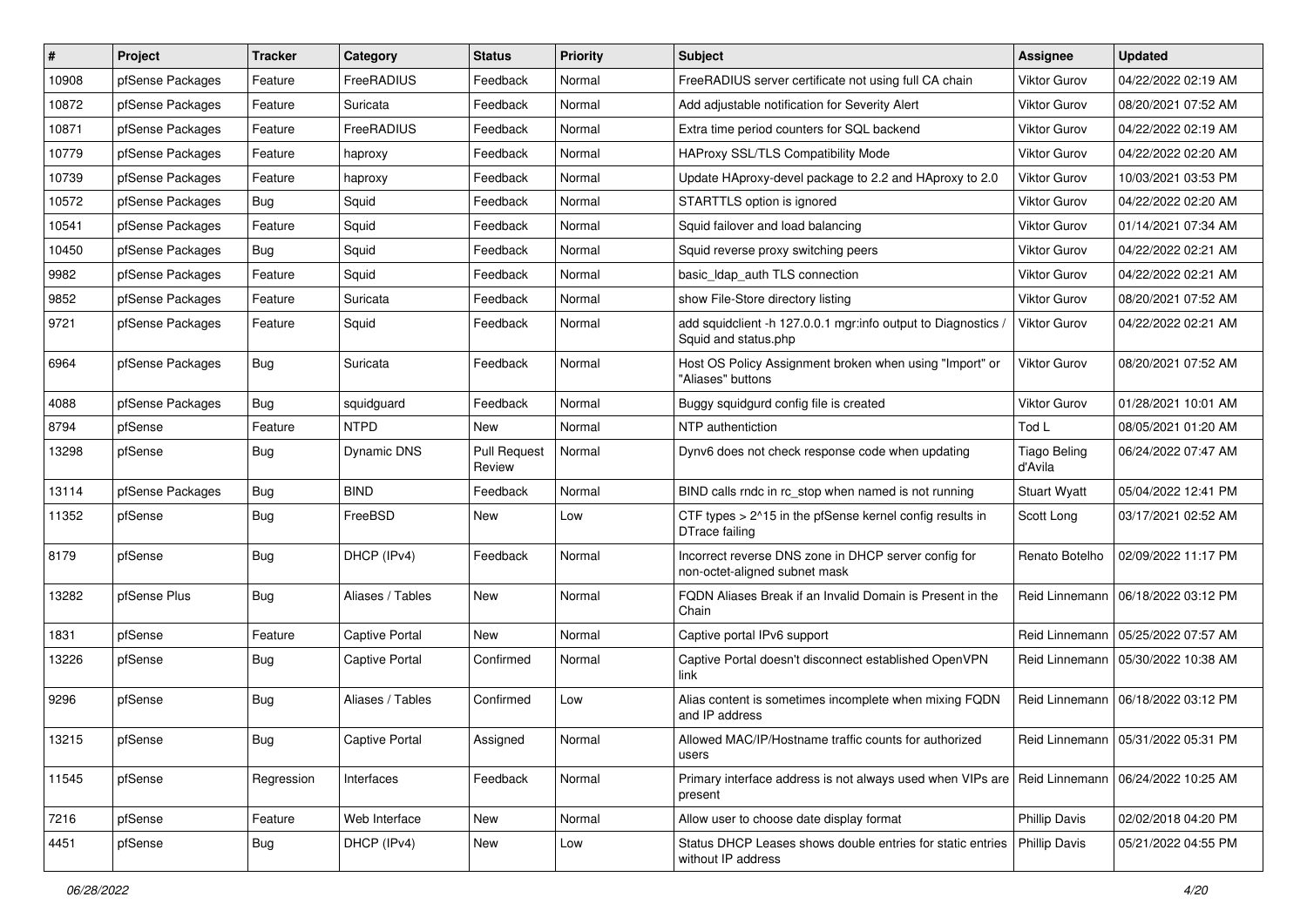| #     | Project          | <b>Tracker</b>     | Category                | <b>Status</b>                 | Priority       | <b>Subject</b>                                                                                              | <b>Assignee</b>       | <b>Updated</b>      |
|-------|------------------|--------------------|-------------------------|-------------------------------|----------------|-------------------------------------------------------------------------------------------------------------|-----------------------|---------------------|
| 11498 | pfSense          | Feature            | <b>WireGuard</b>        | New                           | Normal         | WireGuard does not pass multicast traffic to peer                                                           | Peter Grehan          | 03/19/2021 10:59 AM |
| 12462 | pfSense Packages | Feature            | Telegraf                | <b>Pull Request</b><br>Review | Normal-package | Telegraf: Add "devfs" to ignore fs                                                                          | Offstage Roller       | 10/18/2021 09:03 AM |
| 9970  | pfSense          | Feature            | <b>Captive Portal</b>   | <b>New</b>                    | Low            | Captive Portal and SAML2 Integration                                                                        | Mauro Braggio         | 10/12/2020 07:39 AM |
| 2693  | pfSense          | Feature            | Console Menu            | New                           | Normal         | Allow mapping mapping non-physical interfaces via console                                                   | Mathieu Simon         | 11/27/2012 03:00 PM |
| 13014 | pfSense          | <b>Bug</b>         | <b>IPsec</b>            | New                           | Normal         | Charon.vici can get in a bad state                                                                          | Mateusz Guzik         | 05/24/2022 05:05 PM |
| 12849 | pfSense          | <b>Bug</b>         | <b>Operating System</b> | New                           | Normal         | pfsync kernel crash on reboot                                                                               | Mateusz Guzik         | 02/22/2022 02:02 PM |
| 12079 | pfSense          | <b>Bug</b>         | <b>IGMP Proxy</b>       | New                           | Normal         | IGMPProxy: kernel panic, Sleeping thread owns a<br>non-sleepable lock                                       | Mateusz Guzik         | 05/10/2022 03:14 PM |
| 12144 | pfSense          | Bug                | <b>Operating System</b> | In Progress                   | Normal         | Bug in "df -t" filtering if two filesystems use the same<br>mountpoint                                      | Mateusz Guzik         | 09/10/2021 10:07 AM |
| 12547 | pfSense          | <b>Bug</b>         | <b>Operating System</b> | Feedback                      | Normal         | unsheduled system reboot/crash                                                                              | Mateusz Guzik         | 12/01/2021 01:20 PM |
| 9349  | pfSense          | Bug                | <b>IPsec</b>            | Confirmed                     | Normal         | IPSec service start/stop/restart fails after settings change                                                | Markus<br>Stockhausen | 10/30/2020 01:33 PM |
| 13270 | pfSense Docs     | <b>New Content</b> | OpenVPN                 | <b>Pull Request</b><br>Review | Normal         | OpenVPN client gateway is incorrect when the server does<br>not push routes                                 | Marcos<br>Mendoza     | 06/26/2022 12:54 PM |
| 13243 | pfSense          | <b>Bug</b>         | OpenVPN                 | <b>Pull Request</b><br>Review | Normal         | OpenVPN status for multi-user VPN shows info icon to<br>display RADIUS rules when there are none to display | Marcos<br>Mendoza     | 06/19/2022 05:53 PM |
| 13094 | pfSense          | Feature            | Packet Capture          | <b>Pull Request</b><br>Review | Normal         | Allow packet capture filtering in tagged packets                                                            | Marcos<br>Mendoza     | 04/24/2022 06:06 PM |
| 7996  | pfSense          | Bug                | Web Interface           | <b>Pull Request</b><br>Review | Very Low       | Unnecessary link tag in login page                                                                          | Marcos<br>Mendoza     | 06/26/2022 02:47 PM |
| 12495 | pfSense          | Feature            | <b>Dynamic DNS</b>      | <b>Pull Request</b><br>Review | Normal         | DynDNS: add deSEC IPv4&v6 simultaneos update                                                                | Lukas Wiest           | 11/01/2021 08:53 AM |
| 12494 | pfSense          | Feature            | <b>Dynamic DNS</b>      | Pull Request<br>Review        | Normal         | DynDNS: make simultaneous update of IP and LegacyIP<br>possible                                             | Lukas Wiest           | 11/01/2021 08:52 AM |
| 11626 | pfSense Plus     | <b>Bug</b>         | Authentication          | New                           | Normal         | Google LDAP connection failed due to lack of SNI for TLS<br>1.3                                             | Luiz Souza            | 06/27/2022 07:23 AM |
| 6023  | pfSense Packages | <b>Bug</b>         | Suricata                | New                           | Low            | Traffic Shaper (pfsense 2.3) Suricata V3.0 Inline Mode<br>Operation                                         | Luiz Souza            | 04/15/2016 05:59 AM |
| 10875 | pfSense          | <b>Bug</b>         | Gateways                | New                           | Normal         | PPP periodic reset does not fully restore gateway group<br>round-robin functionality                        | Luiz Souza            | 11/05/2020 07:44 AM |
| 10708 | pfSense          | Bug                | Upgrade                 | New                           | Normal         | ZFS bootpool boot symlink issue                                                                             | Luiz Souza            | 03/08/2021 07:03 AM |
| 8964  | pfSense          | <b>Bug</b>         | <b>IPsec</b>            | New                           | High           | IPsec async cryptography advanced setting - TCP traffic<br>not passing through                              | Luiz Souza            | 12/08/2020 12:09 PM |
| 8815  | pfSense          | <b>Bug</b>         | Interfaces              | New                           | Normal         | IP addresses are removed from interfaces when link is lost<br>and either IPv4 or IPv6 is dynamic            | Luiz Souza            | 07/21/2021 07:49 AM |
| 8324  | pfSense          | <b>Bug</b>         | Hardware / Drivers      | New                           | Normal         | bxe cards require promisc for OSPF                                                                          | Luiz Souza            | 05/25/2020 03:19 PM |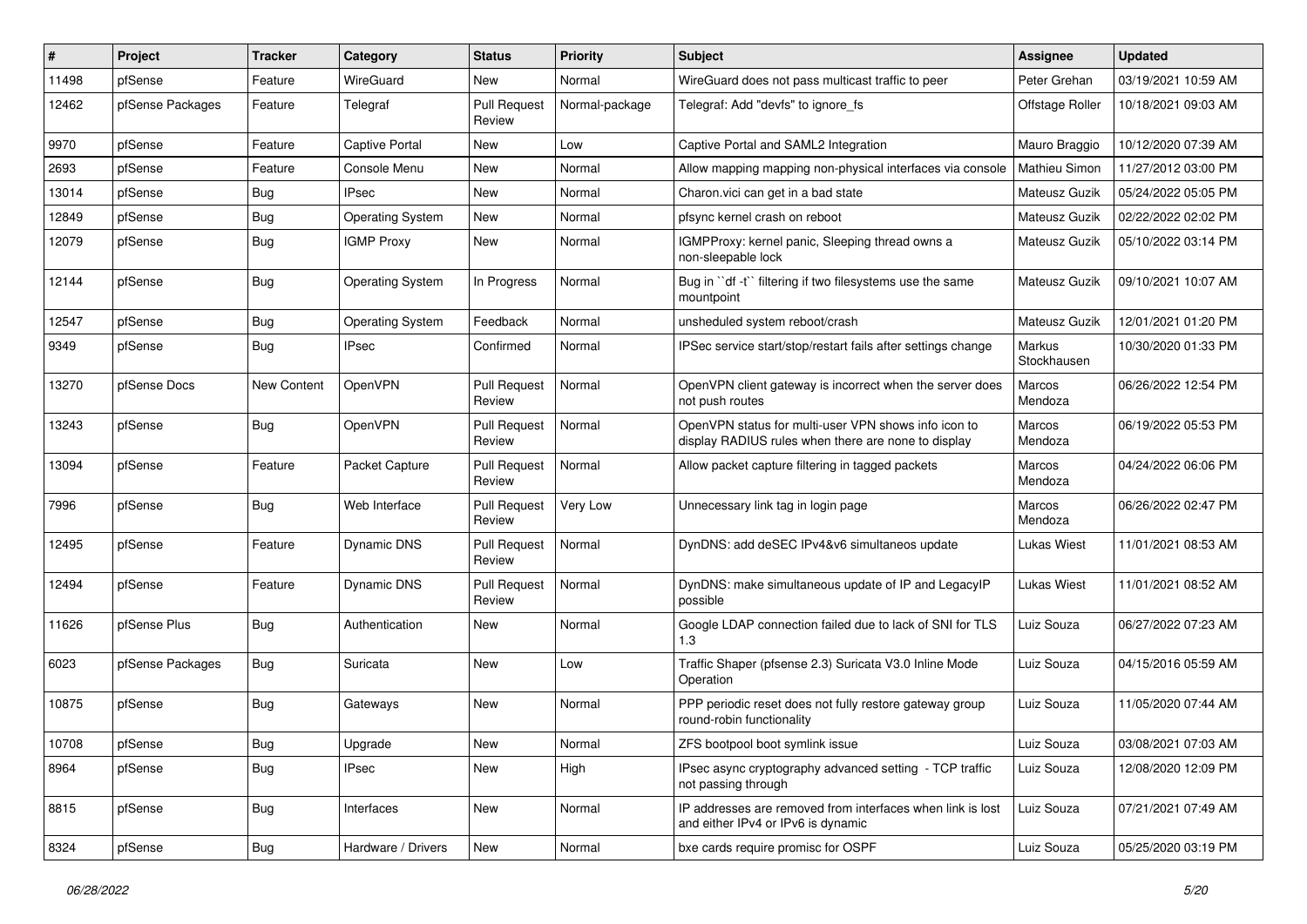| #     | Project          | Tracker    | Category                            | <b>Status</b>                 | <b>Priority</b> | Subject                                                                                             | Assignee      | <b>Updated</b>      |
|-------|------------------|------------|-------------------------------------|-------------------------------|-----------------|-----------------------------------------------------------------------------------------------------|---------------|---------------------|
| 8192  | pfSense          | <b>Bug</b> | Gateway Monitoring                  | New                           | Low             | dpinger - Change in ISP link-local IPv6 address drops<br>connectivity                               | Luiz Souza    | 11/05/2020 07:31 AM |
| 8100  | pfSense          | Bug        | CARP                                | <b>New</b>                    | Normal          | pfsync Initially Deletes States on Primary for Connections<br>Established through Secondary         | Luiz Souza    | 02/08/2022 12:59 PM |
| 8013  | pfSense          | <b>Bug</b> | <b>IPsec</b>                        | <b>New</b>                    | Normal          | IPsec MSS clamping value shared for IPv4 and IPv6                                                   | Luiz Souza    | 10/28/2021 01:37 PM |
| 7235  | pfSense          | Bug        | <b>IPsec</b>                        | New                           | Normal          | 4860 has not got significant IPsec performance rising with<br>enabled HW acceleration               | Luiz Souza    | 12/18/2021 04:32 PM |
| 7212  | pfSense          | Feature    | Hardware / Drivers                  | <b>New</b>                    | Normal          | Provide Driver for SG-1000 Crypto Accelerator                                                       | Luiz Souza    | 08/20/2019 08:46 AM |
| 6295  | pfSense          | Bug        | <b>Traffic Shaper</b><br>(Limiters) | <b>New</b>                    | Normal          | Crash upon applying CODELQ to untagged parent interface<br>when also applied to daughter VLAN       | Luiz Souza    | 08/20/2019 02:44 PM |
| 4796  | pfSense          | Feature    | Routing                             | New                           | Normal          | Support Multiple FIBs in pfSense                                                                    | Luiz Souza    | 09/22/2017 12:12 AM |
| 4479  | pfSense          | <b>Bug</b> | <b>Operating System</b>             | New                           | Normal          | Firewall rules won't match GRE interface after applying<br>IPSEC transport encryption on GRE tunnel | Luiz Souza    | 08/20/2021 08:46 AM |
| 1819  | pfSense          | Bug        | <b>DNS Resolver</b>                 | <b>New</b>                    | Normal          | DNS Resolver Not Registering DHCP Server Specified<br>Domain Name                                   | Luiz Souza    | 04/28/2022 01:53 PM |
| 6333  | pfSense          | Bug        | Gateway Monitoring                  | Confirmed                     | Normal          | Bootup starts/restarts dpinger multiple times                                                       | Luiz Souza    | 11/16/2020 01:11 PM |
| 6220  | pfSense          | Bug        | <b>Operating System</b>             | Confirmed                     | Normal          | state mismatch with host-initiated traffic matching binat to IP<br>not locally assigned             | Luiz Souza    | 06/08/2016 09:23 AM |
| 4406  | pfSense          | Bug        | <b>Operating System</b>             | Confirmed                     | Normal          | ALTQ problems with wireless cloned interfaces                                                       | Luiz Souza    | 11/19/2015 12:06 AM |
| 3824  | pfSense          | Bug        | <b>Traffic Shaper</b><br>(Limiters) | Confirmed                     | Normal          | Limiters on bridge break traffic outside locally-configured IP<br>subnets                           | Luiz Souza    | 11/03/2016 07:16 PM |
| 4298  | pfSense          | Bug        | <b>SNMP</b>                         | Assigned                      | Very Low        | Excessive errors from snmpd                                                                         | Luiz Souza    | 09/13/2020 08:21 AM |
| 8611  | pfSense          | <b>Bug</b> | Interfaces                          | In Progress                   | Normal          | unable to receive IPv6 RA's on SG-1000, default route lost                                          | Luiz Souza    | 02/01/2021 03:31 PM |
| 7389  | pfSense          | <b>Bug</b> | <b>Traffic Shaper</b><br>(Limiters) | In Progress                   | Normal          | Limiter does not work with transparent proxy                                                        | Luiz Souza    | 02/01/2021 03:31 PM |
| 4405  | pfSense          | Feature    | <b>Traffic Shaper</b><br>(ALTQ)     | In Progress                   | Normal          | Traffic shaping doesn't work when applied to a bridge<br>interface                                  | Luiz Souza    | 02/09/2021 12:05 PM |
| 10904 | pfSense          | Feature    | <b>DHCP Relay</b>                   | <b>Pull Request</b><br>Review | Normal          | Support vti interfaces in dhcrelay                                                                  | Luiz Souza    | 10/12/2020 07:35 AM |
| 9123  | pfSense          | <b>Bug</b> | Interfaces                          | Feedback                      | Very High       | Adding/configuring vlan on ixl-devices causes<br>aq_add_macvlan err -53, aq_error 14                | Luiz Souza    | 05/16/2022 07:57 AM |
| 13303 | pfSense          | <b>Bug</b> | Dynamic DNS                         | <b>Pull Request</b><br>Review | Normal          | DynDNS - DNSExit no longer working                                                                  | Koen Zomers   | 06/27/2022 10:56 AM |
| 11797 | pfSense Packages | Bug        | <b>Status Traffic Totals</b>        | New                           | Normal          | Traffic Totals lost upon reboot when using a ramdisk for /var<br>and /tmp                           | John Cornwell | 04/10/2021 06:27 PM |
| 13309 | pfSense Packages | <b>Bug</b> | Cron                                | New                           | Normal          | Cron validation prevents special strings such as @reboot                                            | Jim Thompson  | 06/27/2022 03:52 PM |
| 6742  | pfSense          | Feature    | Authentication                      | New                           | Normal          | OAuth2 authentication for OpenVPN (and for FreeRadius)                                              | Jim Thompson  | 10/19/2020 09:19 AM |
| 5616  | pfSense          | Feature    | Wireless                            | New                           | Normal          | Incorrect Wireless Channel                                                                          | Jim Thompson  | 10/09/2016 03:33 PM |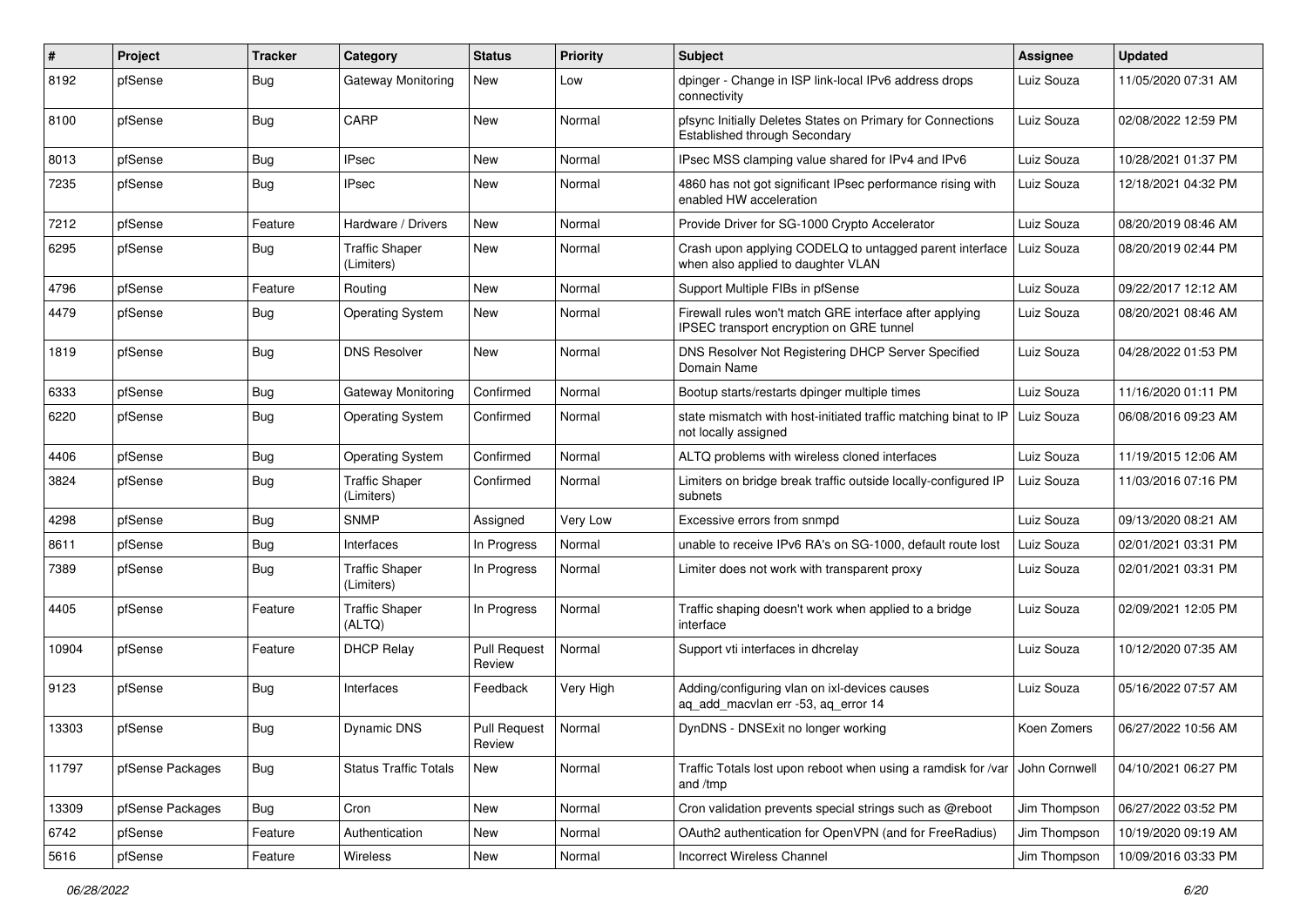| #     | Project          | <b>Tracker</b> | Category                    | <b>Status</b> | <b>Priority</b> | <b>Subject</b>                                                                                | <b>Assignee</b> | <b>Updated</b>      |
|-------|------------------|----------------|-----------------------------|---------------|-----------------|-----------------------------------------------------------------------------------------------|-----------------|---------------------|
| 4632  | pfSense          | Feature        | <b>Operating System</b>     | New           | Normal          | Support for Multipath TCP (MPTCP)                                                             | Jim Thompson    | 03/01/2022 05:39 AM |
| 3377  | pfSense          | Feature        | <b>Captive Portal</b>       | <b>New</b>    | Normal          | OAuth2 authentication in captive portal                                                       | Jim Thompson    | 10/19/2020 09:13 AM |
| 13255 | pfSense Packages | Todo           | OpenVPN Client<br>Export    | New           | Normal          | Set PKCS#12 algorithm when exporting OpenVPN ZIP or<br>Windows bundles                        | Jim Pingle      | 06/08/2022 10:37 AM |
| 11997 | pfSense Packages | Bug            | <b>IPsec Profile Wizard</b> | New           | Normal          | Add Support for Android Strongswan Profiles in the Profile<br>Wizard                          | Jim Pingle      | 07/10/2021 07:51 PM |
| 10653 | pfSense Packages | Feature        | <b>FRR</b>                  | New           | Normal          | Allow to download frr status                                                                  | Jim Pingle      | 06/11/2020 01:21 AM |
| 10294 | pfSense Packages | Bug            | <b>FRR</b>                  | New           | Normal          | FRR Route Counts Incorrect on Status Page                                                     | Jim Pingle      | 02/26/2020 11:08 AM |
| 9545  | pfSense Packages | Feature        | <b>FRR</b>                  | New           | Normal          | Enable MULTIPATH in FRR                                                                       | Jim Pingle      | 09/18/2020 12:52 PM |
| 9200  | pfSense Packages | Todo           | <b>ACME</b>                 | New           | Normal          | Add DNS support for Google domain to Acme manager                                             | Jim Pingle      | 02/15/2022 03:16 AM |
| 9141  | pfSense Packages | Feature        | <b>FRR</b>                  | New           | Very Low        | FRR xmlrpc                                                                                    | Jim Pingle      | 11/26/2018 07:49 AM |
| 8516  | pfSense Packages | Bug            | FreeRADIUS                  | New           | Normal          | FreeRADIUS requires settings re-saved after pfSense<br>upgrade                                | Jim Pingle      | 12/31/2021 05:58 PM |
| 13108 | pfSense Docs     | Todo           | Installation /<br>Upgrades  | New           | Normal          | ZFS filesystem implications                                                                   | Jim Pingle      | 04/27/2022 03:18 PM |
| 13020 | pfSense Docs     | Todo           | <b>Firewall Rules</b>       | New           | Normal          | easyrule command documentation should document<br>permissible wildcards                       | Jim Pingle      | 04/04/2022 08:01 AM |
| 12978 | pfSense Docs     | Correction     | Monitoring                  | <b>New</b>    | Normal          | Correction to iftop section of Monitoring Bandwidth Usage                                     | Jim Pingle      | 03/23/2022 11:18 AM |
| 12565 | pfSense Docs     | New Content    | <b>OpenVPN</b>              | New           | Normal          | Document new "Duplicate Connection Limit" option on<br>OpenVPN server instances               | Jim Pingle      | 12/06/2021 08:07 AM |
| 11471 | pfSense Docs     | Todo           | Development                 | <b>New</b>    | Low             | Feedback on Development - Developing Packages                                                 | Jim Pingle      | 02/19/2021 02:52 PM |
| 11195 | pfSense Docs     | Correction     | Recipes                     | New           | Normal          | Feedback on pfSense Configuration Recipes - Accessing<br>a CPE/Modem from Inside the Firewall | Jim Pingle      | 12/30/2020 01:13 PM |
| 11145 | pfSense Docs     | Correction     | Virtualization              | New           | Very Low        | Feedback on pfSense Configuration Recipes - Virtualizing<br>pfSense with Hyper-V              | Jim Pingle      | 03/06/2021 04:14 PM |
| 11071 | pfSense Docs     | New Content    | <b>DHCP</b>                 | <b>New</b>    | Normal          | Feedback on Services - IPv6 Router Advertisements                                             | Jim Pingle      | 12/08/2020 09:25 AM |
| 11067 | pfSense Docs     | Correction     | Wireless                    | New           | Normal          | Feedback on Wireless - Recommended Wireless<br>Hardware                                       | Jim Pingle      | 11/16/2020 07:17 AM |
| 10924 | pfSense Docs     | Correction     | Recipes                     | <b>New</b>    | Normal          | Feedback on Virtualization - Virtualizing pfSense with<br>VMware vSphere / ESXi               | Jim Pingle      | 09/23/2020 03:46 PM |
| 10821 | pfSense Docs     | Correction     | General                     | New           | Normal          | Use neutral language alternatives                                                             | Jim Pingle      | 09/23/2020 10:43 AM |
| 10482 | pfSense Docs     | Correction     | Virtualization              | New           | Normal          | In AWS, Get System Log may not show output and Get<br>Instance Screenshot may need to be used | Jim Pingle      | 04/20/2020 09:07 AM |
| 9685  | pfSense Docs     | Correction     | <b>Firewall Rules</b>       | New           | Normal          | Feedback on Firewall - Floating Rules                                                         | Jim Pingle      | 09/23/2020 02:57 PM |
| 9608  | pfSense Docs     | Correction     | Recipes                     | New           | Low             | Feedback on Virtualization - Virtualizing pfSense with<br>Hvper-V                             | Jim Pingle      | 03/06/2021 04:29 PM |
| 9454  | pfSense Docs     | Correction     | Interfaces                  | New           | Low             | Feedback on IDS / IPS - Snort Suppression Lists                                               | Jim Pingle      | 09/23/2020 02:44 PM |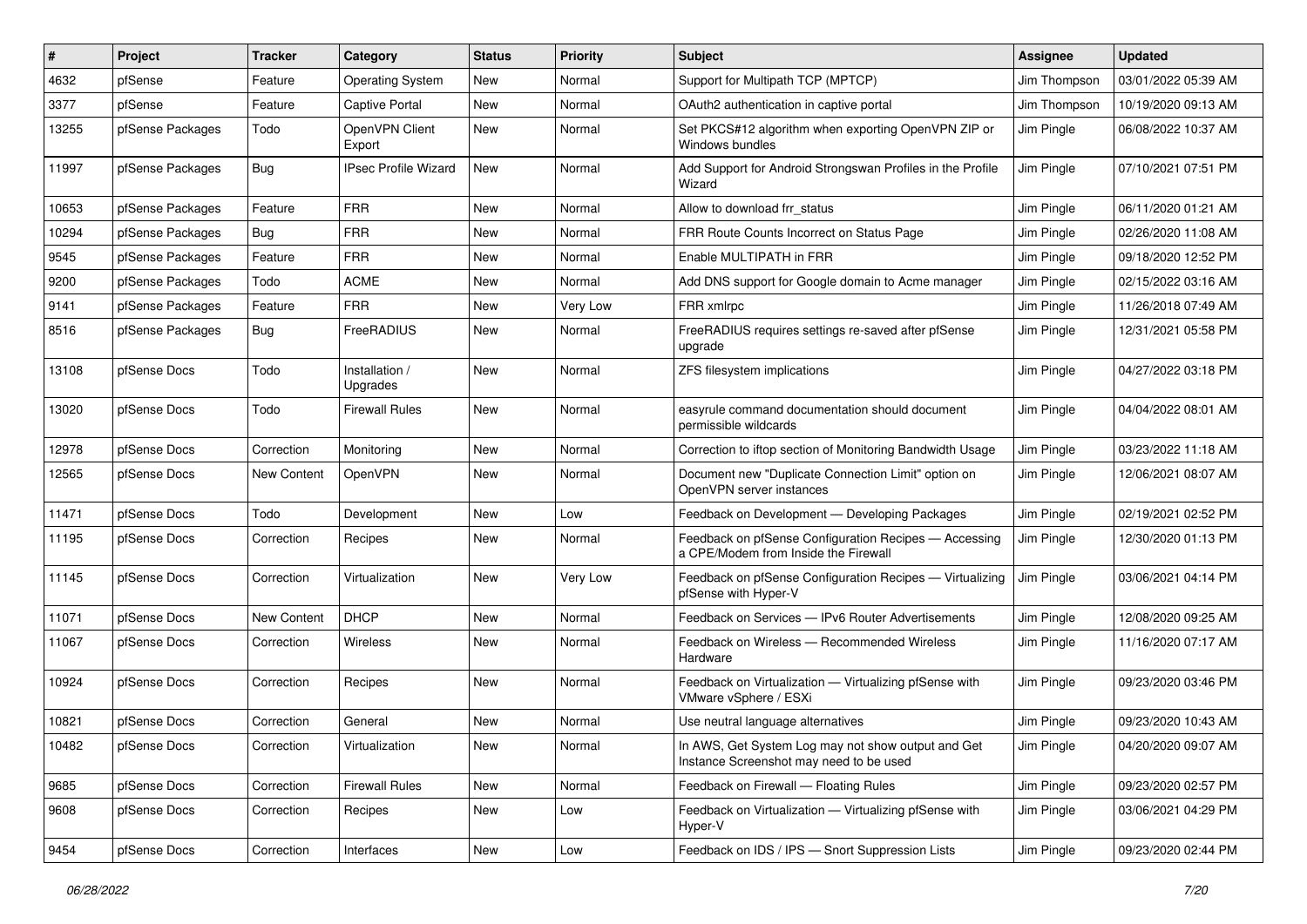| #     | Project          | <b>Tracker</b>     | Category              | <b>Status</b>                 | <b>Priority</b> | <b>Subject</b>                                                                                          | Assignee   | <b>Updated</b>      |
|-------|------------------|--------------------|-----------------------|-------------------------------|-----------------|---------------------------------------------------------------------------------------------------------|------------|---------------------|
| 9374  | pfSense Docs     | Correction         | Recipes               | <b>New</b>                    | Normal          | Feedback on Virtualization - Virtualizing pfSense with<br>Hyper-V                                       | Jim Pingle | 09/23/2020 02:40 PM |
| 9369  | pfSense Docs     | <b>New Content</b> | Packages              | New                           | Normal          | Document remaining packages                                                                             | Jim Pingle | 04/14/2021 03:39 PM |
| 9310  | pfSense Docs     | Correction         | Products              | <b>New</b>                    | Normal          | Appliances with internal switch need the MAC Address<br>section of their Getting Started guides updated | Jim Pingle | 09/23/2020 10:24 AM |
| 8852  | pfSense Docs     | Correction         | <b>DHCP</b>           | <b>New</b>                    | Normal          | [feedback form] Unclear about "Client Identifier" in a static<br>mapping                                | Jim Pingle | 09/23/2020 02:30 PM |
| 13250 | pfSense          | Todo               | DHCP (IPv4)           | <b>New</b>                    | Very Low        | Clean up DHCP Server option language                                                                    | Jim Pingle | 06/06/2022 07:32 AM |
| 13228 | pfSense          | <b>Bug</b>         | Interfaces            | <b>New</b>                    | Normal          | Recovering interface gateway may not be added back into<br>gateway groups and rules when expected       | Jim Pingle | 05/28/2022 01:14 PM |
| 13090 | pfSense          | <b>Bug</b>         | OpenVPN               | <b>New</b>                    | Normal          | OpenVPN: do not use legacy deprecated netbios settings                                                  | Jim Pingle | 04/22/2022 11:19 AM |
| 13089 | pfSense          | <b>Bug</b>         | <b>OpenVPN</b>        | <b>New</b>                    | Normal          | OpenVPN: fix some netbios options were preserved even if<br>teh Netbios option was unchecked            | Jim Pingle | 04/22/2022 11:06 AM |
| 13088 | pfSense          | <b>Bug</b>         | OpenVPN               | <b>New</b>                    | Normal          | OpenVPN Client Overrides: properly hide/show form fields                                                | Jim Pingle | 06/08/2022 09:15 AM |
| 13054 | pfSense          | Feature            | Package System        | New                           | Normal          | Package plugin hook for web server configuration stanzas                                                | Jim Pingle | 04/12/2022 03:04 PM |
| 12942 | pfSense          | <b>Bug</b>         | Gateways              | <b>New</b>                    | Normal          | Code to kill states for old gateway when reconnecting an<br>interface is incorrect                      | Jim Pingle | 03/22/2022 01:25 PM |
| 12863 | pfSense          | Feature            | Authentication        | <b>New</b>                    | Very Low        | dynamically tune sha512crypt rounds                                                                     | Jim Pingle | 03/19/2022 12:53 PM |
| 12811 | pfSense          | <b>Bug</b>         | Gateway Monitoring    | <b>New</b>                    | Normal          | Services are not restarted when PPP interfaces connect                                                  | Jim Pingle | 05/31/2022 05:34 PM |
| 12549 | pfSense          | Regression         | <b>IPsec</b>          | <b>New</b>                    | Normal          | Per-user Mobile IPsec settings are not applied to<br>connecting mobile clients                          | Jim Pingle | 04/26/2022 07:50 AM |
| 12335 | pfSense          | <b>Bug</b>         | <b>IPsec</b>          | <b>New</b>                    | Normal          | <b>IPsec DNS inefficiency</b>                                                                           | Jim Pingle | 04/26/2022 07:50 AM |
| 9889  | pfSense          | Bug                | Certificates          | <b>New</b>                    | Very Low        | CRL check for Intermediate CA CRLs fails                                                                | Jim Pingle | 11/08/2019 11:03 AM |
| 8380  | pfSense          | <b>Bug</b>         | OpenVPN               | <b>New</b>                    | Normal          | OpenVPN RADIUS password length is not constant                                                          | Jim Pingle | 07/17/2020 11:46 AM |
| 7248  | pfSense          | Feature            | <b>IPsec</b>          | <b>New</b>                    | Normal          | Web UI for IPSec settings should warn about poor security<br>choices                                    | Jim Pingle | 10/31/2019 12:15 PM |
| 6569  | pfSense          | Feature            | <b>NTPD</b>           | <b>New</b>                    | Normal          | Support Rockwell ZODIAC binary protocol (Jupiter receiver)<br>for high precision                        | Jim Pingle | 07/18/2016 11:45 AM |
| 1979  | pfSense          | Feature            | Aliases / Tables      | <b>New</b>                    | Normal          | Add some default read-only system aliases                                                               | Jim Pingle | 08/21/2019 11:01 AM |
| 84    | pfSense          | Feature            | Web Interface         | New                           | Low             | Nightly Filter Summary E-Mail                                                                           | Jim Pingle | 04/03/2010 06:22 PM |
| 6624  | pfSense          | <b>Bug</b>         | <b>IPsec</b>          | Confirmed                     | Normal          | changes in IPsec config should down the connection                                                      | Jim Pingle | 08/02/2021 12:08 PM |
| 9370  | pfSense Docs     | Correction         | General               | In Progress                   | Normal          | Update old screenshots                                                                                  | Jim Pingle | 12/03/2021 09:55 AM |
| 11206 | pfSense Packages | Feature            | <b>FRR</b>            | <b>Pull Request</b><br>Review | Normal          | <b>FRR 7.5</b>                                                                                          | Jim Pingle | 01/08/2021 12:47 PM |
| 13272 | pfSense          | Bug                | <b>Captive Portal</b> | <b>Pull Request</b><br>Review | Very Low        | Voucher CSV output has leading space before voucher<br>code                                             | Jim Pingle | 06/13/2022 10:27 AM |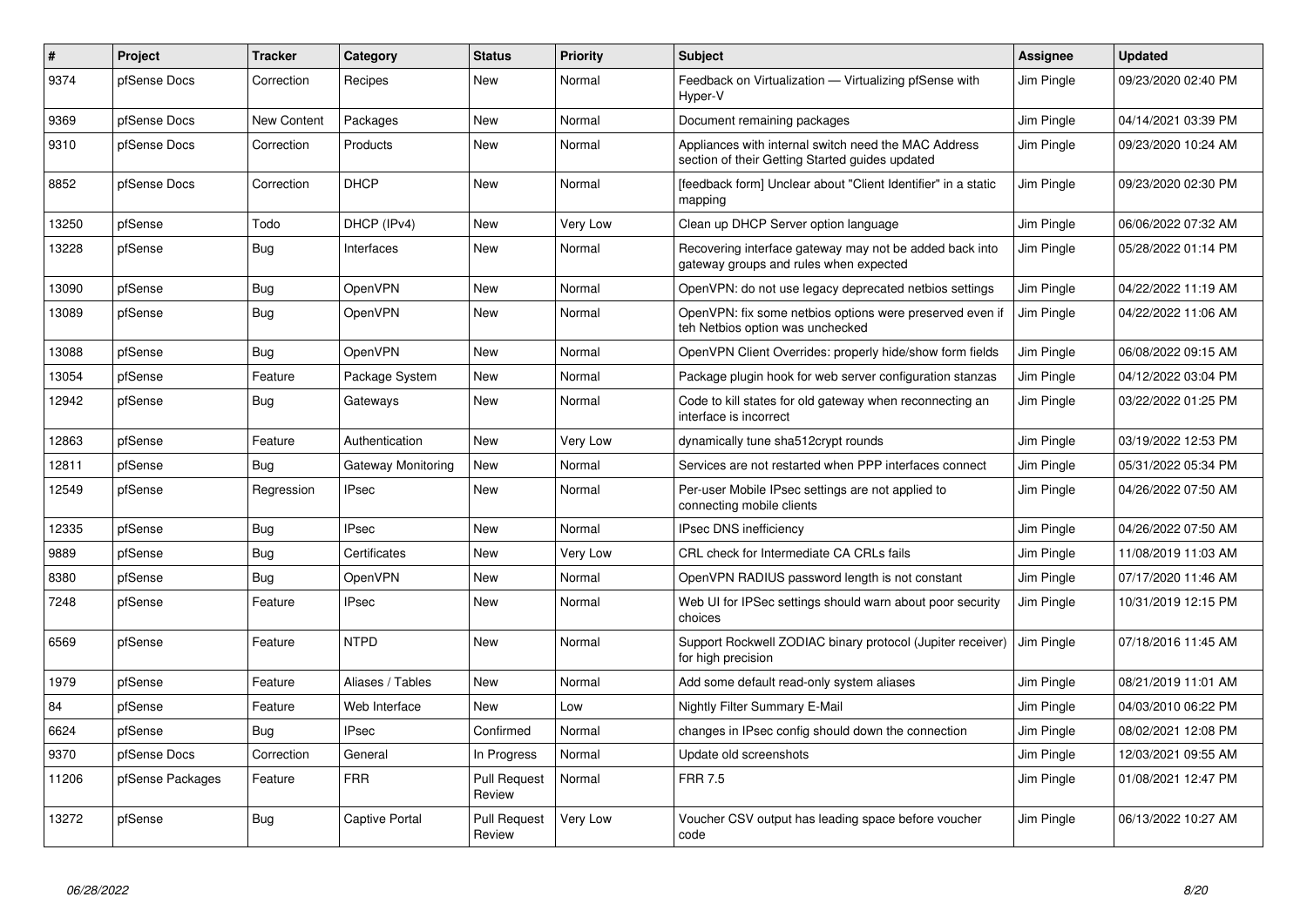| #     | Project          | <b>Tracker</b> | Category                     | <b>Status</b>                 | <b>Priority</b> | <b>Subject</b>                                                                                          | Assignee      | <b>Updated</b>      |
|-------|------------------|----------------|------------------------------|-------------------------------|-----------------|---------------------------------------------------------------------------------------------------------|---------------|---------------------|
| 13258 | pfSense          | Bug            | Console Menu                 | <b>Pull Request</b><br>Review | Low             | secret menu option 100                                                                                  | Jim Pingle    | 06/12/2022 01:44 PM |
| 13245 | pfSense          | Feature        | Aliases / Tables             | <b>Pull Request</b><br>Review | Normal          | Type column on Alias lists                                                                              | Jim Pingle    | 06/06/2022 07:09 AM |
| 13085 | pfSense          | Feature        | OpenVPN                      | <b>Pull Request</b><br>Review | Normal          | OpenVPN: expose NBDD servers in GUI + fix GUI bugs                                                      | Jim Pingle    | 04/22/2022 11:09 AM |
| 13189 | pfSense Plus     | Todo           | OpenVPN                      | Feedback                      | Normal          | Input validation should reject the combination of DCO and<br>P <sub>2</sub> P mode                      | Jim Pingle    | 05/26/2022 10:50 AM |
| 12963 | pfSense Packages | Feature        | Nmap                         | Feedback                      | Normal          | Run nmap scans in the background                                                                        | Jim Pingle    | 06/06/2022 06:55 PM |
| 12475 | pfSense Packages | <b>Bug</b>     | OpenVPN Client<br>Export     | Feedback                      | Normal          | OpenVPN Client Export does not show certificate without<br>private key                                  | Jim Pingle    | 02/17/2022 08:24 AM |
| 12160 | pfSense Packages | Regression     | syslog-ng                    | Feedback                      | High            | An invalid configuration is generated when choosing TLS as<br>the default protocol                      | Jim Pingle    | 07/23/2021 03:27 PM |
| 11879 | pfSense Packages | Feature        | <b>ACME</b>                  | Feedback                      | Normal          | Add support for SSL.com ACME server                                                                     | Jim Pingle    | 03/02/2022 02:03 PM |
| 11345 | pfSense Packages | Bug            | <b>FRR</b>                   | Feedback                      | Normal          | FRR-OSPF - No "prefix-list" possible                                                                    | Jim Pingle    | 02/04/2021 11:03 PM |
| 11301 | pfSense Packages | Feature        | <b>FRR</b>                   | Feedback                      | Normal          | Switch FRR to use default rc file as a service control base                                             | Jim Pingle    | 01/28/2021 09:35 AM |
| 11204 | pfSense Packages | <b>Bug</b>     | NET-SNMP                     | Feedback                      | Normal          | Fix net-snmp logging to syslog                                                                          | Jim Pingle    | 03/19/2021 05:10 AM |
| 11130 | pfSense Packages | Feature        | <b>FRR</b>                   | Feedback                      | Normal          | FRR RIP support                                                                                         | Jim Pingle    | 12/31/2021 04:19 PM |
| 10789 | pfSense Packages | Feature        | <b>FRR</b>                   | Feedback                      | Normal          | FRR integrated configuration and hitless reloads                                                        | Jim Pingle    | 01/20/2021 11:16 PM |
| 9335  | pfSense Packages | Bug            | haproxy                      | Feedback                      | Normal          | Stored XSS in HAProxy / haproxy_listeners_edit.php                                                      | Jim Pingle    | 02/18/2019 09:35 AM |
| 8315  | pfSense Packages | Bug            | Mail report                  | Feedback                      | Normal          | Mail Report mail_report_send() behavior different than<br>notify_via_smtp()                             | Jim Pingle    | 09/24/2019 10:12 AM |
| 13229 | pfSense Docs     | Todo           | <b>Captive Portal</b>        | Feedback                      | Normal          | Update documentation for IPFW to PF transition for Limiters<br>and Captive Portal                       | Jim Pingle    | 05/27/2022 03:04 PM |
| 13223 | pfSense Docs     | New Content    | Routing / Gateways           | Feedback                      | Normal          | Document new gateway state killing behavior                                                             | Jim Pingle    | 05/27/2022 01:59 PM |
| 13211 | pfSense Docs     | New Content    | OpenVPN                      | Feedback                      | Normal          | OpenVPN DCO Documentation                                                                               | Jim Pingle    | 06/15/2022 10:42 AM |
| 12980 | pfSense Docs     | Todo           | <b>OpenVPN</b>               | Feedback                      | Normal          | Add warnings against OpenVPN Shared Key mode                                                            | Jim Pingle    | 03/24/2022 02:11 PM |
| 11539 | pfSense          | Bug            | <b>IPsec</b>                 | Feedback                      | Normal          | Mobile IPsec "split include" value of 0.0.0.0/0 causes some<br>clients to fail                          | Jim Pingle    | 05/23/2022 12:33 AM |
| 10429 | pfSense Packages | <b>Bug</b>     | <b>Status Traffic Totals</b> | New                           | Normal          | Status Traffic Total broken 2.4.5                                                                       | Jared Dillard | 02/27/2021 07:55 PM |
| 9537  | pfSense Packages | <b>Bug</b>     | <b>Status Traffic Totals</b> | New                           | Normal          | One month offset in displayed data between time changes                                                 | Jared Dillard | 05/01/2020 08:27 AM |
| 7267  | pfSense Packages | Bug            | <b>Status Traffic Totals</b> | New                           | Normal          | Status Traffic Totals - Stacked Bar - Scale not high enough                                             | Jared Dillard | 11/18/2020 07:38 AM |
| 6752  | pfSense Packages | Todo           | <b>Status Traffic Totals</b> | New                           | Low             | Traffic Totals Data Summary Graph                                                                       | Jared Dillard | 11/08/2017 08:58 AM |
| 10892 | pfSense          | Bug            | Rules / NAT                  | New                           | Low             | Large number of VLAN/LANs make floating rules are to<br>read                                            | Jared Dillard | 02/01/2021 03:29 PM |
| 8349  | pfSense          | Feature        | <b>Traffic Graphs</b>        | New                           | Normal          | Show the actual numerical information (upload/download<br>speeds) in the traffic graph dashboard widget | Jared Dillard | 02/28/2018 09:42 AM |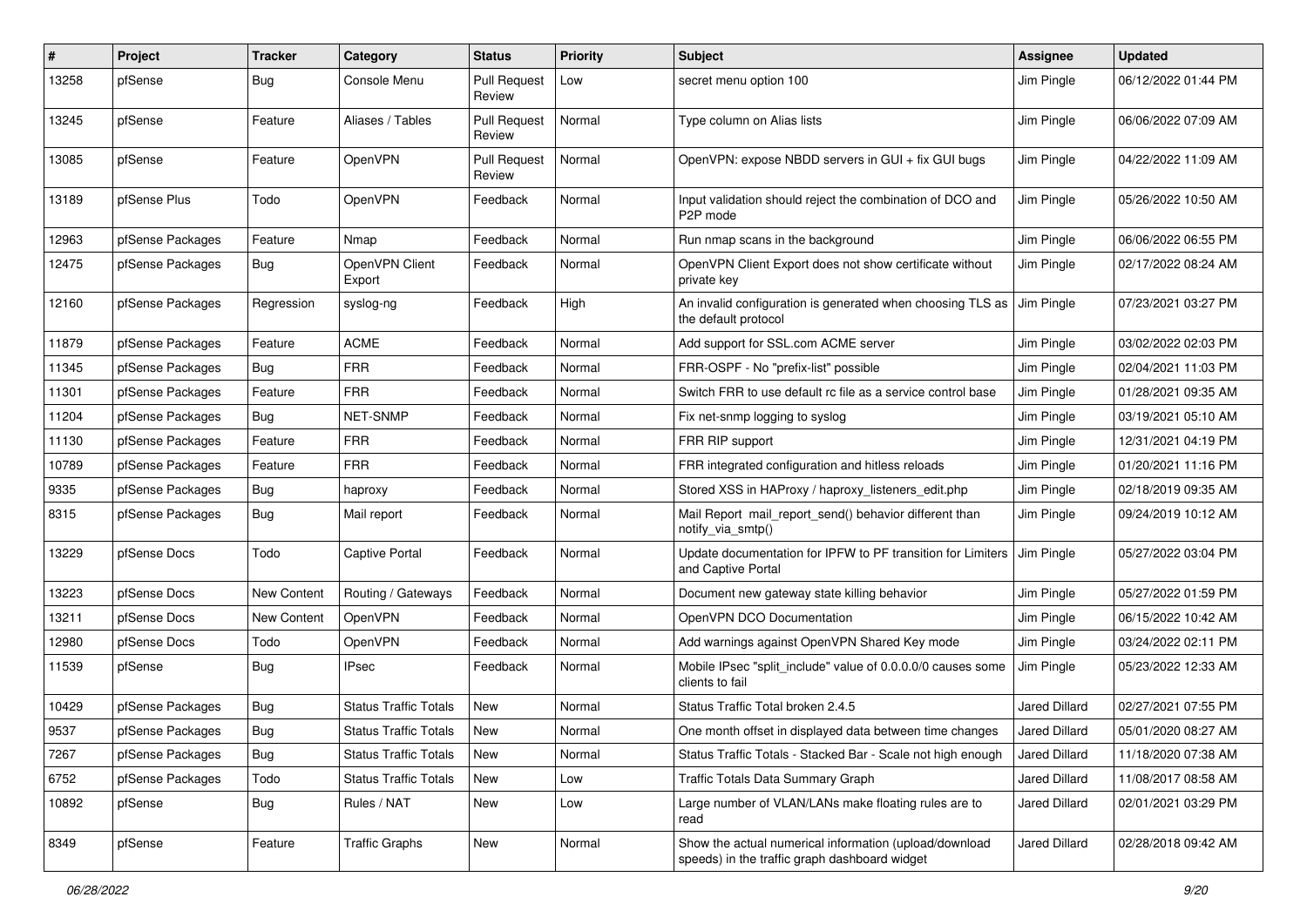| #     | Project          | <b>Tracker</b> | Category                            | <b>Status</b>                 | <b>Priority</b> | <b>Subject</b>                                                                                                        | <b>Assignee</b>        | <b>Updated</b>      |
|-------|------------------|----------------|-------------------------------------|-------------------------------|-----------------|-----------------------------------------------------------------------------------------------------------------------|------------------------|---------------------|
| 8274  | pfSense          | Feature        | <b>Traffic Graphs</b>               | New                           | Normal          | Reverse Inverse Traffic Graph View                                                                                    | Jared Dillard          | 08/14/2019 10:31 AM |
| 7387  | pfSense          | <b>Bug</b>     | Dashboard                           | <b>New</b>                    | Low             | New Traffic Graph in dashboard resets inverted view to<br>normal view                                                 | Jared Dillard          | 12/11/2021 08:14 PM |
| 6727  | pfSense          | Todo           | Web Interface                       | <b>New</b>                    | Very Low        | Missing file apple-touch-icon-precomposed.png?                                                                        | Jared Dillard          | 08/18/2016 02:10 PM |
| 6697  | pfSense          | Todo           | Web Interface                       | <b>New</b>                    | Low             | White squares around the numeric values in the Status /<br>Queues page                                                | Jared Dillard          | 08/15/2016 03:19 AM |
| 6696  | pfSense          | Bug            | <b>Traffic Shaper</b><br>(ALTQ)     | <b>New</b>                    | Low             | Add configure link to Status > Queues error message if<br>traffic shaping not configured                              | Jared Dillard          | 08/21/2019 08:55 AM |
| 6026  | pfSense          | <b>Bug</b>     | Rules / NAT                         | <b>New</b>                    | Low             | webinterface, firewall rules, wrapping of columns or visible<br>(horizontal)scrollbar needed when contents doesnt fit | Jared Dillard          | 08/20/2019 03:40 PM |
| 5480  | pfSense          | Todo           | Web Interface                       | New                           | Low             | inconsistent display of default values in fields                                                                      | Jared Dillard          | 03/01/2016 04:59 PM |
| 5367  | pfSense          | <b>Bug</b>     | Web Interface                       | New                           | Normal          | Safari repeatedly tries to reload dashboard                                                                           | Jared Dillard          | 08/22/2016 11:08 AM |
| 1675  | pfSense          | <b>Bug</b>     | <b>Captive Portal</b>               | New                           | Normal          | Captive portal logout problems with pop-up blockers.                                                                  | Jared Dillard          | 03/28/2016 01:37 PM |
| 7400  | pfSense          | <b>Bug</b>     | <b>Traffic Graphs</b>               | Assigned                      | Normal          | Traffic Graphs show bad data on 2.3.3 1                                                                               | Jared Dillard          | 12/31/2021 05:47 PM |
| 7398  | pfSense          | Feature        | <b>Traffic Graphs</b>               | Assigned                      | Normal          | Show average value of bandwidth in/out on Dashboard<br>trafic graph                                                   | Jared Dillard          | 08/21/2019 08:56 AM |
| 6993  | pfSense          | Bug            | OpenVPN                             | <b>New</b>                    | Normal          | OpenVPN status error during CARP state transition                                                                     | James Webb             | 12/31/2021 05:44 PM |
| 13284 | pfSense Packages | Feature        | FreeRADIUS                          | <b>New</b>                    | Normal          | Option to define "Issuer" in OPT configuration.                                                                       | Jakob<br>Nordgarden    | 06/19/2022 12:10 PM |
| 8072  | pfSense          | <b>Bug</b>     | <b>Traffic Shaper</b><br>(Limiters) | New                           | Normal          | Limiter / Queue mask issues?                                                                                          | Ivor Kreso             | 11/08/2017 07:56 PM |
| 13214 | pfSense Packages | Bug            | node exporter                       | <b>Pull Request</b><br>Review | Normal-package  | AttributeError: 'NoneType' object has no attribute 'text'                                                             | lan Grindley           | 05/25/2022 08:20 AM |
| 6167  | pfSense          | Bug            | <b>IPsec</b>                        | Confirmed                     | Normal          | IPsec IPComp not working                                                                                              | George<br>Neville-Neil | 09/22/2020 06:07 PM |
| 6873  | pfSense          | Bug            | DHCP (IPv6)                         | New                           | Low             | radvd - Too many addresses in RDNSS section when<br>previously using DHCPv6                                           | Dominic<br>McKeown     | 06/06/2018 10:45 AM |
| 13306 | pfSense Packages | Todo           | <b>Nut</b>                          | New                           | Normal          | Update NUT to version 2.8.0 to match FreeBSD Packages                                                                 | Denny Page             | 06/27/2022 10:45 AM |
| 8309  | pfSense          | Feature        | Hardware / Drivers                  | New                           | Normal          | Include apuled driver to add support for LEDs on PC<br>Engines APU boards                                             | Darryn Storm           | 08/20/2019 08:47 AM |
| 13261 | pfSense Packages | Bug            | sudo                                | Feedback                      | Normal          | Input validation rejects empty "sudo" command list, but<br>GUI text says it can be empty                              | Christopher<br>Cope    | 06/27/2022 07:19 AM |
| 12924 | pfSense Packages | <b>Bug</b>     | WireGuard                           | New                           | Normal          | DNS Resolver WireGuard ACL Inconsistency                                                                              | Christian<br>McDonald  | 04/10/2022 10:36 AM |
| 12760 | pfSense Packages | <b>Bug</b>     | WireGuard                           | New                           | Normal          | Link-local addresses disallowed on Wireguard interfaces                                                               | Christian<br>McDonald  | 02/07/2022 03:50 AM |
| 12608 | pfSense Packages | Bug            | WireGuard                           | New                           | High            | WireGuard tunnels monitored by dpinger causing system to<br>stop routing completely in certain situations             | Christian<br>McDonald  | 12/16/2021 03:14 PM |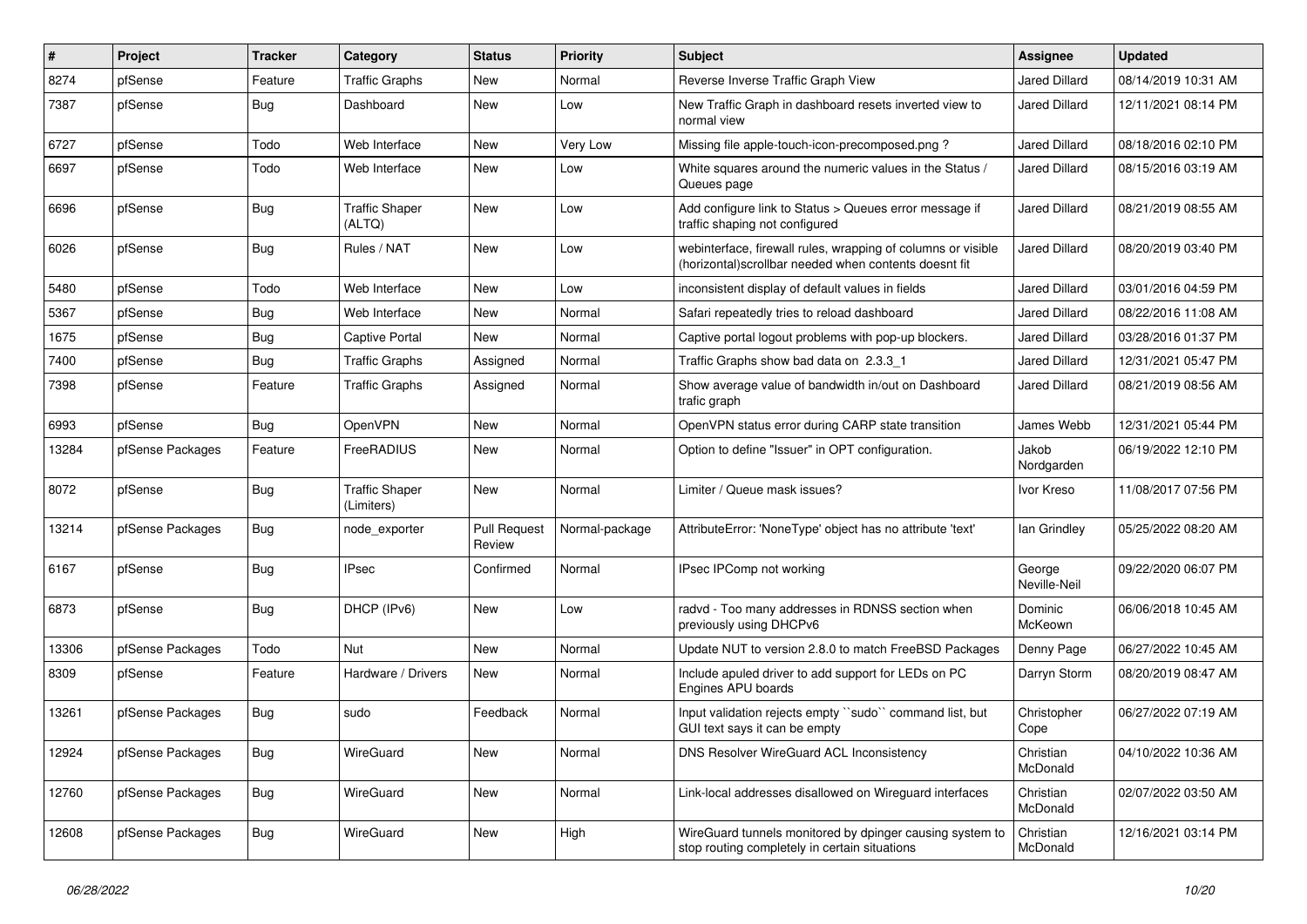| #     | Project          | <b>Tracker</b>     | Category                 | <b>Status</b>                 | <b>Priority</b> | <b>Subject</b>                                                                                                                          | <b>Assignee</b>                       | <b>Updated</b>      |
|-------|------------------|--------------------|--------------------------|-------------------------------|-----------------|-----------------------------------------------------------------------------------------------------------------------------------------|---------------------------------------|---------------------|
| 12526 | pfSense Packages | Feature            | WireGuard                | <b>New</b>                    | Normal          | <b>WireGuard Widget</b>                                                                                                                 | Christian<br>McDonald                 | 11/17/2021 07:15 AM |
| 12525 | pfSense Packages | Feature            | <b>WireGuard</b>         | New                           | Normal          | WireGuard Tunnel restore configuration                                                                                                  | Christian<br>McDonald                 | 11/17/2021 07:15 AM |
| 12513 | pfSense Packages | Feature            | WireGuard                | <b>New</b>                    | Normal          | WireGuard Utilization Status (Beyond Active Connection)                                                                                 | Christian<br>McDonald                 | 12/22/2021 08:40 PM |
| 12756 | pfSense Docs     | Todo               | WireGuard                | New                           | Normal          | Feedback on pfSense Configuration Recipes - WireGuard<br>Remote Access VPN Configuration Example                                        | Christian<br>McDonald                 | 05/31/2022 11:42 AM |
| 12715 | pfSense          | <b>Bug</b>         | Authentication           | <b>New</b>                    | Normal          | Long system startup time when LDAP is configured and<br>unavailable during startup.                                                     | Christian<br>McDonald                 | 01/24/2022 05:50 AM |
| 13183 | pfSense Plus     | Regression         | Dashboard                | Feedback                      | High            | ZFS module is loaded on systems without ZFS                                                                                             | Christian<br>McDonald                 | 05/23/2022 10:11 AM |
| 13115 | pfSense Packages | Bug                | WireGuard                | Feedback                      | Normal          | WireGuard panic due to KBI changes in<br>'udp_tun_func_t()'''                                                                           | Christian<br>McDonald                 | 05/15/2022 10:47 AM |
| 6651  | pfSense Packages | Feature            | <b>FRR</b>               | Feedback                      | Normal          | Loopback interfaces                                                                                                                     | Christian<br>McDonald                 | 12/25/2021 02:42 PM |
| 13205 | pfSense Docs     | <b>New Content</b> | Backup / Restore         | Feedback                      | Normal          | <b>ZFS Boot Environment documentation</b>                                                                                               | Christian<br>McDonald                 | 05/31/2022 10:55 AM |
| 13093 | pfSense          | <b>Bug</b>         | Authentication           | In Progress                   | Normal          | LDAP authentication fails with extended query and<br>RFC2307 group lookups enabled                                                      | Chris Linstruth                       | 05/31/2022 07:20 AM |
| 12782 | pfSense          | Todo               | Build / Release          | <b>New</b>                    | Normal          | Disable compatibility flag                                                                                                              | <b>Brad Davis</b>                     | 05/17/2022 02:33 PM |
| 12979 | pfSense Packages | Bug                | Snort                    | <b>Pull Request</b><br>Review | High            | Snort Rules Update Process Using Deprecated FreeBSD<br><b>Subdirectory Name</b>                                                         | <b>Bill Meeks</b>                     | 03/24/2022 09:02 AM |
| 13096 | pfSense Packages | Feature            | Snort                    | Feedback                      | Normal          | Improve robustness of Snort Rules Update Log size<br>limitation logic                                                                   | <b>Bill Meeks</b>                     | 04/25/2022 12:22 PM |
| 13095 | pfSense Packages | <b>Bug</b>         | Snort                    | Feedback                      | Normal          | Snort VRT change in Shared Object Rules path name<br>results in failure to extract and update Snort Shared Object<br>Rules when enabled | <b>Bill Meeks</b>                     | 04/25/2022 12:22 PM |
| 10199 | pfSense          | Todo               | Translations             | New                           | Very Low        | Improve Spanish translation interface                                                                                                   | Aluisco Miguel<br>Ricardo<br>Mastrapa | 01/22/2020 09:22 AM |
| 12573 | pfSense Packages | Feature            | New Package<br>Request   | New                           | Normal          | Dashboard widget with external connection map                                                                                           | aleksei<br>prokofiev                  | 12/07/2021 07:38 AM |
| 13310 | pfSense Plus     | <b>Bug</b>         | Unknown                  | <b>New</b>                    | Normal          | Destination IPv6 prefix list is not built properly                                                                                      |                                       | 06/27/2022 04:08 PM |
| 13206 | pfSense Plus     | Bug                | Hardware / Drivers       | <b>New</b>                    | Normal          | SG-3100 LED GPIO hangs                                                                                                                  |                                       | 06/11/2022 07:01 PM |
| 13074 | pfSense Plus     | <b>Bug</b>         | Cryptographic<br>Modules | New                           | Normal          | AES-GCM with SafeXcel on Netgate 2100 causes MBUF<br>overload                                                                           |                                       | 06/12/2022 11:14 AM |
| 12974 | pfSense Plus     | <b>Bug</b>         | Installer                | New                           | Normal          | Typing anything into 1100/2100 recovery installer causes<br>process to stop                                                             |                                       | 06/05/2022 04:10 PM |
| 12894 | pfSense Plus     | Bug                | Certificates             | New                           | Low             | duplicating freshly created certificates through refreshing                                                                             |                                       | 03/03/2022 02:35 PM |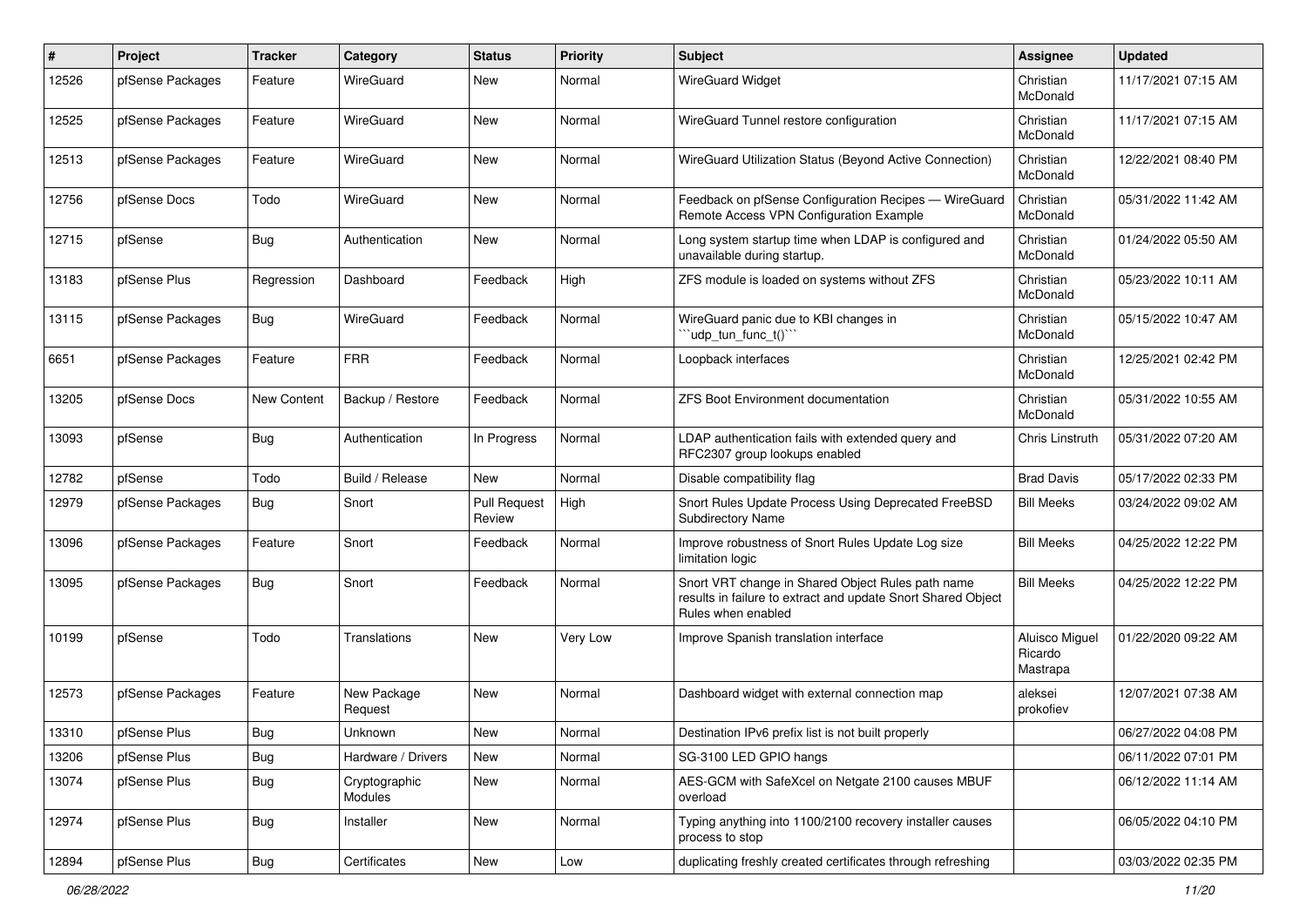| $\overline{\boldsymbol{H}}$ | Project          | <b>Tracker</b> | Category                | <b>Status</b> | <b>Priority</b> | <b>Subject</b>                                                                                     | <b>Assignee</b> | <b>Updated</b>      |
|-----------------------------|------------------|----------------|-------------------------|---------------|-----------------|----------------------------------------------------------------------------------------------------|-----------------|---------------------|
| 12832                       | pfSense Plus     | Feature        | Hardware / Drivers      | <b>New</b>    | Very Low        | 6100 configurable Blinking Blue LED                                                                |                 | 02/22/2022 07:30 AM |
| 12759                       | pfSense Plus     | <b>Bug</b>     | Package System          | <b>New</b>    | Very Low        | Proprietary packages link to non-existant or non-public<br>github pages                            |                 | 02/09/2022 10:43 AM |
| 12607                       | pfSense Plus     | Bug            | Hardware / Drivers      | New           | High            | Instability with Snort Inline with AWS Instances                                                   |                 | 01/10/2022 09:03 PM |
| 12546                       | pfSense Plus     | Feature        | Authentication          | <b>New</b>    | Normal          | Add 2FA Support to pfSense Plus Local Database<br>Authentication                                   |                 | 06/25/2022 05:30 PM |
| 12534                       | pfSense Plus     | Feature        | Hardware / Drivers      | New           | Normal          | Generate a ISO Image for Remote Restore of pfSense Plus<br>on the XG-1537 and 1541 units with IPMI |                 | 05/30/2022 10:28 AM |
| 12524                       | pfSense Plus     | Feature        | <b>Operating System</b> | New           | Normal          | OpenSSL QAT Engine                                                                                 |                 | 04/10/2022 02:54 AM |
| 11920                       | pfSense Plus     | Feature        | Authentication          | New           | Normal          | SAML Authentication for pfSense (VPN and<br>webConfigurator)                                       |                 | 05/14/2021 12:56 AM |
| 11772                       | pfSense Plus     | Feature        | Multi-WAN               | <b>New</b>    | Normal          | Layer 2 Tunnel Bonding Capability                                                                  |                 | 06/05/2021 03:27 PM |
| 11770                       | pfSense Plus     | <b>Bug</b>     | Hardware / Drivers      | <b>New</b>    | Normal          | Pantech UML295 USB Modem No Longer Functional                                                      |                 | 04/01/2021 11:28 AM |
| 11732                       | pfSense Plus     | Feature        | Hardware / Drivers      | New           | Normal          | Add VXLAN Support to pfSense Plus                                                                  |                 | 03/15/2022 02:35 AM |
| 13292                       | pfSense Packages | Feature        | <b>ACME</b>             | New           | Normal          | Separator                                                                                          |                 | 06/21/2022 12:06 PM |
| 13247                       | pfSense Packages | Bug            | open-vm-tools           | New           | Low             | Open-VM-Tools service actions do not work                                                          |                 | 06/05/2022 07:09 PM |
| 13246                       | pfSense Packages | Feature        | iperf                   | New           | Normal          | iperf3 service controls do not work                                                                |                 | 06/05/2022 06:51 PM |
| 13207                       | pfSense Packages | Feature        | pfBlockerNG             | New           | Normal          | The feed column on the Alerts page is confusing                                                    |                 | 05/24/2022 04:56 AM |
| 13202                       | pfSense Packages | Bug            | pfBlockerNG             | <b>New</b>    | Normal          | Missing Protocols on IP Feed Groups Advanced<br>Inbound/Outbound Firewall Rule settings            |                 | 05/23/2022 08:58 AM |
| 13201                       | pfSense Packages | Feature        | pfBlockerNG             | <b>New</b>    | Normal          | Add FireHol Security IP Feeds                                                                      |                 | 05/23/2022 06:34 AM |
| 13200                       | pfSense Packages | Feature        | pfBlockerNG             | New           | Normal          | Custom DNS Servers for Alert settings                                                              |                 | 05/23/2022 06:16 AM |
| 13199                       | pfSense Packages | Feature        | pfBlockerNG             | New           | Normal          | Feed groups should not have the first listing in the group bar                                     |                 | 05/23/2022 06:03 AM |
| 13198                       | pfSense Packages | Feature        | pfBlockerNG             | <b>New</b>    | Normal          | Dark Theme Styling issues - Alerts White bar                                                       |                 | 05/23/2022 06:05 AM |
| 13197                       | pfSense Packages | Feature        | pfBlockerNG             | New           | Normal          | Put a Single donation link and a proper patreon lin in the<br>pfBlocker Support Banner / Widget    |                 | 05/23/2022 05:35 AM |
| 13196                       | pfSense Packages | Feature        | pfBlockerNG             | New           | Normal          | remove NoVirusThanks feed                                                                          |                 | 05/23/2022 06:05 AM |
| 13195                       | pfSense Packages | Feature        | pfBlockerNG             | New           | Normal          | Dedicated website for Feed mangement - Community<br>Driven                                         |                 | 05/23/2022 05:22 AM |
| 13194                       | pfSense Packages | <b>Bug</b>     | pfBlockerNG             | <b>New</b>    | Normal          | Remove dead Malc0de feed                                                                           |                 | 05/23/2022 05:16 AM |
| 13180                       | pfSense Packages | Bug            | pfBlockerNG             | New           | High            | High CPU Utilization with pfb_filter <sup>[]</sup> since PfBlockerNG<br>update to devel 3.1.0_4    |                 | 06/14/2022 08:00 AM |
| 13179                       | pfSense Packages | Feature        | pfBlockerNG             | <b>New</b>    | High            | Search based on CIDR                                                                               |                 | 05/17/2022 09:45 AM |
| 13156                       | pfSense Packages | Regression     | pfBlockerNG             | <b>New</b>    | Normal          | pfBlockerNG IP block stats do not work                                                             |                 | 06/13/2022 08:16 PM |
| 13141                       | pfSense Packages | Bug            | squidguard              | New           | Normal          | wrong page squidguard block                                                                        |                 | 05/09/2022 05:33 PM |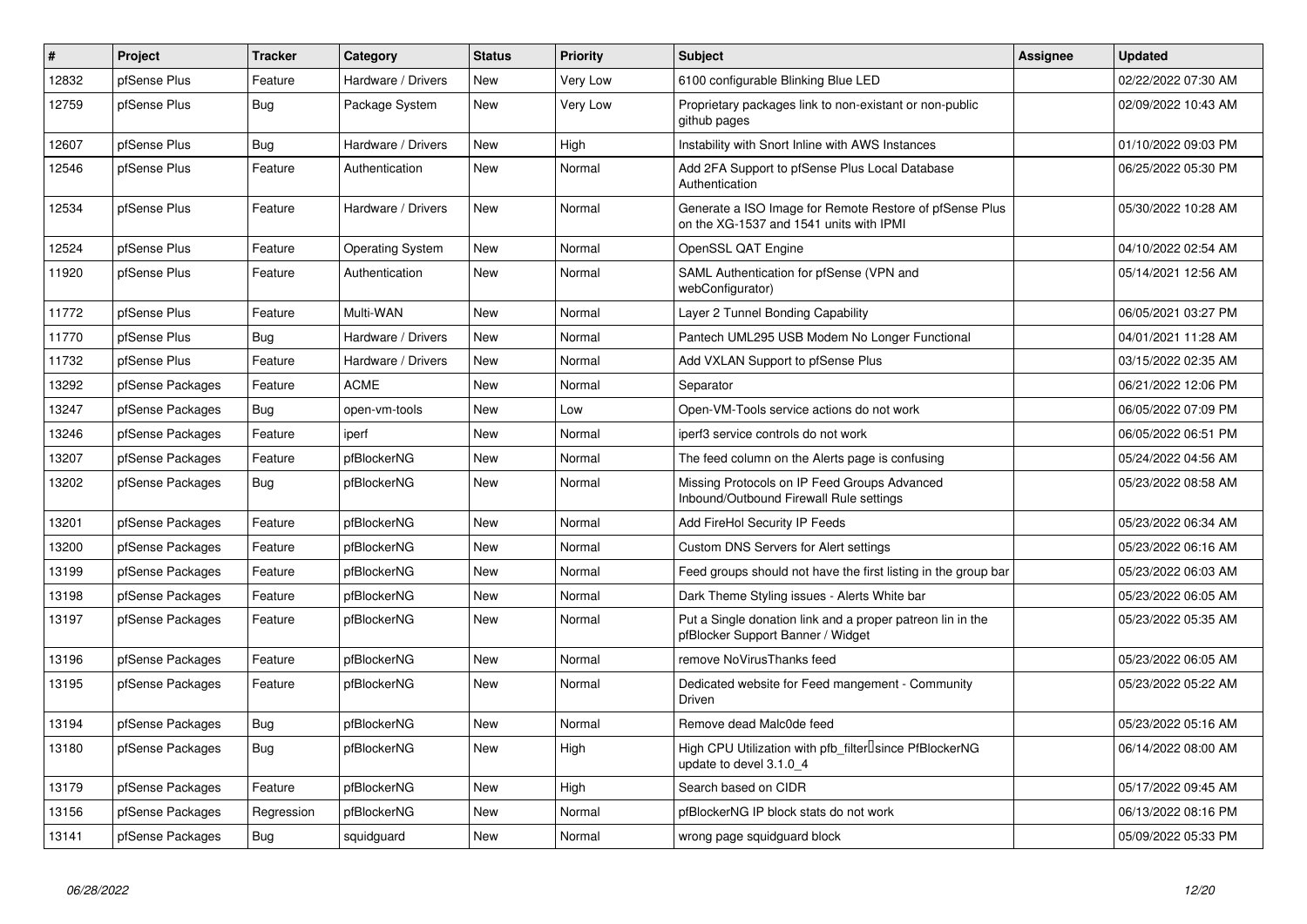| #     | Project          | <b>Tracker</b> | Category               | <b>Status</b> | <b>Priority</b> | <b>Subject</b>                                                                                                                        | <b>Assignee</b> | <b>Updated</b>      |
|-------|------------------|----------------|------------------------|---------------|-----------------|---------------------------------------------------------------------------------------------------------------------------------------|-----------------|---------------------|
| 13138 | pfSense Packages | Feature        | pfBlockerNG            | <b>New</b>    | Normal          | DNS over HTTPS/TLS Blocking should be removed from<br>SafeSearch                                                                      |                 | 05/07/2022 02:52 AM |
| 13137 | pfSense Packages | Feature        | pfBlockerNG            | <b>New</b>    | Normal          | ckuethe/doh-blocklist.txt add to DoH feeds                                                                                            |                 | 05/07/2022 02:39 AM |
| 13136 | pfSense Packages | Feature        | pfBlockerNG            | <b>New</b>    | Normal          | Add crypt0rr DNS-over-HTTPS (DOH) provider list feeds                                                                                 |                 | 05/07/2022 02:27 AM |
| 13128 | pfSense Packages | Bug            | Zabbix                 | <b>New</b>    | Normal          | Zabbix Agent 6: HA Server Setup                                                                                                       |                 | 05/05/2022 01:55 AM |
| 13073 | pfSense Packages | <b>Bug</b>     | Squid                  | <b>New</b>    | Normal          | ClamAV - clamd dies with high CPU load and thus the<br>C-ICAP of squid-reverse proxy causes http:500 errors                           |                 | 04/19/2022 05:38 AM |
| 13053 | pfSense Packages | Bug            | <b>ACME</b>            | <b>New</b>    | Normal          | LoopiaAPI error handling                                                                                                              |                 | 05/05/2022 10:58 AM |
| 13045 | pfSense Packages | Bug            | WireGuard              | New           | Normal          | Firewall floating rules ignore WireGuard traffic                                                                                      |                 | 04/11/2022 09:40 AM |
| 13044 | pfSense Packages | Feature        | Mail report            | New           | Normal          | Customized reporting                                                                                                                  |                 | 04/11/2022 09:22 AM |
| 13043 | pfSense Packages | <b>Bug</b>     | WireGuard              | <b>New</b>    | Normal          | OSPF over Wireguard interface doesn't populate neighbors<br>after reboot                                                              |                 | 04/11/2022 09:22 AM |
| 13039 | pfSense Packages | Feature        | AWS VPC                | <b>New</b>    | Normal          | Handle transit gateway VPNs in the AWS VPN wizard                                                                                     |                 | 04/11/2022 07:31 AM |
| 13018 | pfSense Packages | Bug            | pfBlockerNG            | <b>New</b>    | Normal          | TLD and DNSBL Safesearch DOH conflict disables TLD<br>block when conflicting DOH FQDN is deselected or<br>whitelisted                 |                 | 04/01/2022 05:59 PM |
| 12982 | pfSense Packages | Bug            | FreeRADIUS             | <b>New</b>    | Normal          | FreeRadius RadReply table entries missing from pf                                                                                     |                 | 06/19/2022 05:38 PM |
| 12932 | pfSense Packages | Feature        | pfBlockerNG            | <b>New</b>    | High            | pfblockerng per user whitelist                                                                                                        |                 | 03/11/2022 11:08 AM |
| 12918 | pfSense Packages | Feature        | pfBlockerNG            | <b>New</b>    | Normal          | pfBlockerNG-devel changes from xmlrpc sync do not take<br>effect immediately                                                          |                 | 03/07/2022 02:29 PM |
| 12899 | pfSense Packages | Bug            | Suricata               | <b>New</b>    | Normal          | Suricata doesn't honor Pass List                                                                                                      |                 | 03/04/2022 01:22 PM |
| 12889 | pfSense Packages | Feature        | <b>FRR</b>             | <b>New</b>    | Normal          | FRR GUI add set ipv6 next-hop global                                                                                                  |                 | 03/02/2022 06:10 AM |
| 12860 | pfSense Packages | Feature        | New Package<br>Request | <b>New</b>    | Normal          | add mmc-utils package to all images                                                                                                   |                 | 02/24/2022 07:18 AM |
| 12859 | pfSense Packages | Feature        | Zabbix                 | <b>New</b>    | Normal          | Add Zabbix 6.0 LTS (agent and proxy) packages                                                                                         |                 | 02/23/2022 07:11 AM |
| 12845 | pfSense Packages | Bug            | softflowd              | New           | Normal          | softflowd wrong vlan tag                                                                                                              |                 | 02/21/2022 10:40 AM |
| 12822 | pfSense Packages | <b>Bug</b>     | pfBlockerNG            | <b>New</b>    | Normal          | IPv4 Source ASN format not working                                                                                                    |                 | 02/18/2022 10:47 AM |
| 12812 | pfSense Packages | Feature        | arpwatch               | <b>New</b>    | Normal          | Would it be helpful if the FreeBSD net-mgmt/arpwatch port<br>had an option to use mail/dma for mail delivery?                         |                 | 02/16/2022 06:09 PM |
| 12806 | pfSense Packages | Todo           | node_exporter          | New           | Normal          | Update node exporter to 1.3.1                                                                                                         |                 | 02/15/2022 05:26 PM |
| 12789 | pfSense Packages | Feature        | <b>ACME</b>            | <b>New</b>    | Very Low        | Show expiration date of certificates in the ACME package<br>list                                                                      |                 | 02/14/2022 09:20 AM |
| 12767 | pfSense Packages | <b>Bug</b>     | Avahi                  | <b>New</b>    | Normal          | Package radavahi-daemon does does not exist in current<br>pfSense version and it has been removed"" message on<br>pfSense 2.7 restore |                 | 02/07/2022 11:28 AM |
| 12751 | pfSense Packages | Bug            | <b>FRR</b>             | <b>New</b>    | Normal          | Improve FRR route restoration after gateway events                                                                                    |                 | 02/06/2022 11:07 PM |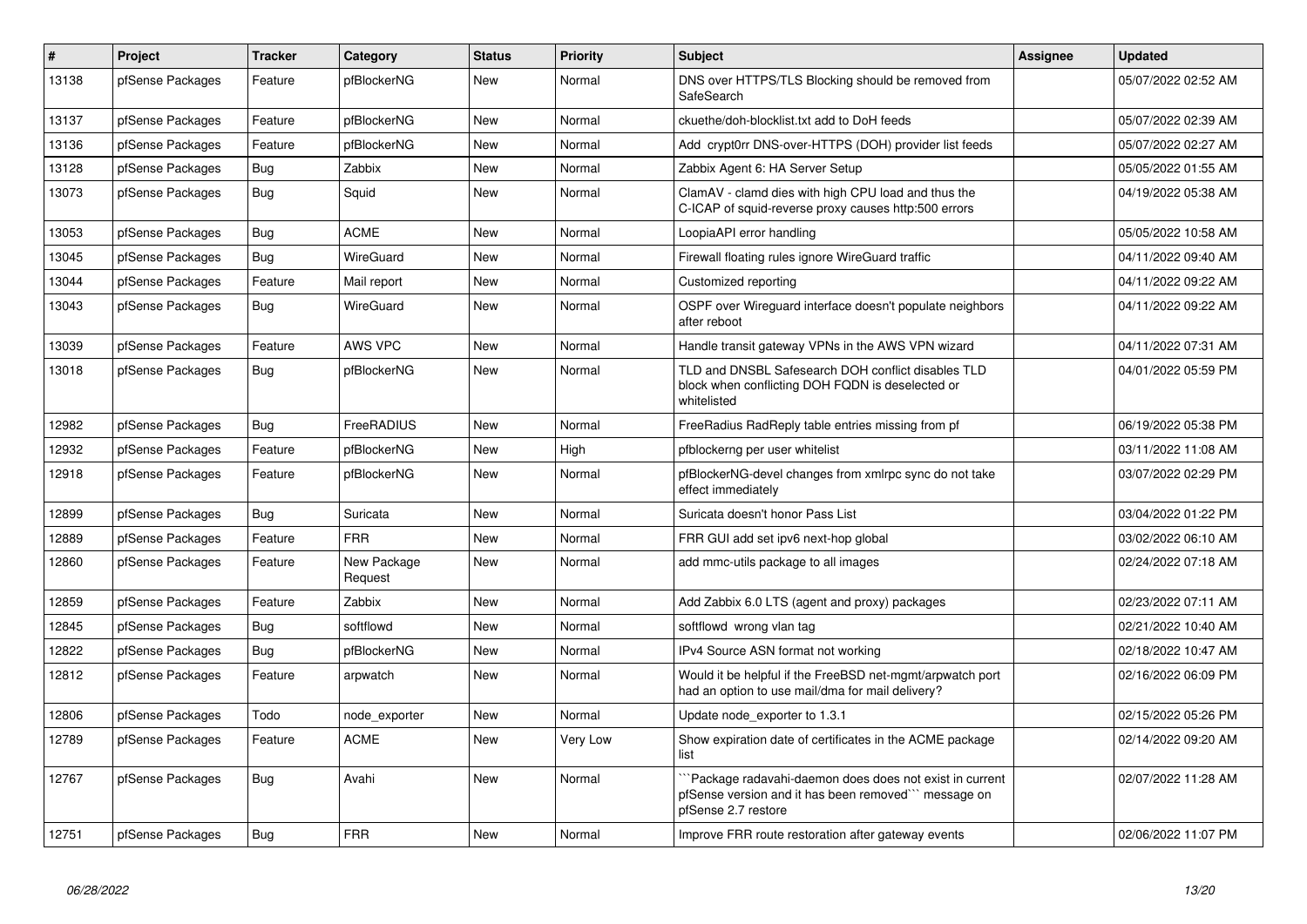| #     | Project          | Tracker    | Category                 | <b>Status</b> | <b>Priority</b> | <b>Subject</b>                                                                                 | Assignee | <b>Updated</b>      |
|-------|------------------|------------|--------------------------|---------------|-----------------|------------------------------------------------------------------------------------------------|----------|---------------------|
| 12748 | pfSense Packages | Feature    | Suricata                 | New           | Normal          | Suricata blocked page timestamp breakout to it's own<br>sortable column                        |          | 02/01/2022 12:06 PM |
| 12736 | pfSense Packages | Feature    | pfBlockerNG              | New           | Low             | Allow custom cron intervals                                                                    |          | 01/30/2022 08:55 PM |
| 12732 | pfSense Packages | Bug        | squidguard               | New           | High            | Squid https filtering squidguard acl target list - erratic<br>behaviour                        |          | 01/26/2022 09:11 AM |
| 12717 | pfSense Packages | Todo       | Squid                    | New           | Normal          | Squid 5.x Branch                                                                               |          | 01/25/2022 06:24 PM |
| 12711 | pfSense Packages | Feature    | Telegraf                 | New           | Normal          | Add InfluxDB V2 support                                                                        |          | 01/21/2022 02:54 AM |
| 12667 | pfSense Packages | <b>Bug</b> | WireGuard                | New           | Normal          | Firewall Crashed After Upgrading Wireguard                                                     |          | 01/07/2022 09:18 AM |
| 12658 | pfSense Packages | Feature    | darkstat                 | <b>New</b>    | Normal          | Adding prometheus metrics to darkstat                                                          |          | 05/27/2022 09:44 PM |
| 12656 | pfSense Packages | Feature    | New Package<br>Request   | <b>New</b>    | Normal          | <b>NextDNS</b>                                                                                 |          | 01/31/2022 01:50 AM |
| 12655 | pfSense Packages | Bug        | Telegraf                 | New           | Normal          | telegraf, wireguard plugin failing                                                             |          | 12/30/2021 05:51 PM |
| 12538 | pfSense Packages | Bug        | PIMD                     | <b>New</b>    | Normal          | PIMD sub-interface bug                                                                         |          | 11/20/2021 09:44 PM |
| 12520 | pfSense Packages | Feature    | Squid                    | New           | High            | [Squid] - Allow or Deny Mappings from IP/Host/GeoIP<br>sources                                 |          | 11/12/2021 02:13 PM |
| 12502 | pfSense Packages | Feature    | syslog-ng                | <b>New</b>    | Normal          | Syslog-ng Configuration Library (scl) missing                                                  |          | 11/02/2021 06:06 PM |
| 12491 | pfSense Packages | Feature    | squidguard               | <b>New</b>    | Normal          | squidguard: allow multiple regex                                                               |          | 10/28/2021 03:30 PM |
| 12465 | pfSense Packages | Feature    | haproxy                  | New           | Normal          | Add forwardfor advanced usecases                                                               |          | 10/16/2021 07:35 PM |
| 12444 | pfSense Packages | <b>Bug</b> | ntop                     | New           | Normal          | ntopng throws errors when viewing single host                                                  |          | 10/11/2021 12:39 PM |
| 12427 | pfSense Packages | Todo       | haproxy                  | New           | Normal          | ha-proxy: action order in the GUI is not keeped in the<br>resulting ha-proxy configuration     |          | 10/06/2021 07:02 AM |
| 12369 | pfSense Packages | Feature    | Mail report              | New           | Low             | Skip If No Content issue                                                                       |          | 09/14/2021 06:40 AM |
| 12358 | pfSense Packages | Feature    | pfBlockerNG              | <b>New</b>    | Normal          | IP List Copy/Import/Export                                                                     |          | 09/09/2021 01:56 PM |
| 12338 | pfSense Packages | <b>Bug</b> | <b>RRD Summary</b>       | New           | Normal          | RRD Summary does not report data on 3100                                                       |          | 04/15/2022 02:54 PM |
| 12329 | pfSense Packages | Feature    | Avahi                    | New           | Normal          | Add optional floating firewall rules for IPv4 and IPv6                                         |          | 02/09/2022 04:43 PM |
| 12308 | pfSense Packages | Feature    | New Package<br>Request   | <b>New</b>    | Normal          | Dynamicaly Update Firewall Aliases from OpenVPN LDAP<br>Group membership of the connected user |          | 08/27/2021 12:51 AM |
| 12286 | pfSense Packages | Bug        | FreeRADIUS               | New           | Normal          | Add support for ntlm auth in LDAP                                                              |          | 08/20/2021 08:27 AM |
| 12260 | pfSense Packages | Bug        | ntop                     | <b>New</b>    | Normal          | Update popup and version missmatch?                                                            |          | 01/08/2022 05:53 AM |
| 12188 | pfSense Packages | Bug        | OpenVPN Client<br>Export | <b>New</b>    | Normal          | client export breaks multi remote configurations                                               |          | 10/02/2021 05:58 PM |
| 12179 | pfSense Packages | Feature    | qemu-guest-agent         | New           | Normal          | QEMU package                                                                                   |          | 07/30/2021 08:02 AM |
| 12178 | pfSense Packages | Bug        | WireGuard                | New           | Low             | WireGuard always shows 'Configuring WireGuard<br>tunnelsdone.' message on boot                 |          | 07/30/2021 06:58 AM |
| 12130 | pfSense Packages | <b>Bug</b> | Zeek                     | New           | Normal          | Zeek fails to start                                                                            |          | 07/15/2021 02:00 AM |
| 12126 | pfSense Packages | <b>Bug</b> | FreeRADIUS               | New           | Normal          | freeradius3 0.15.7 31                                                                          |          | 10/11/2021 08:21 AM |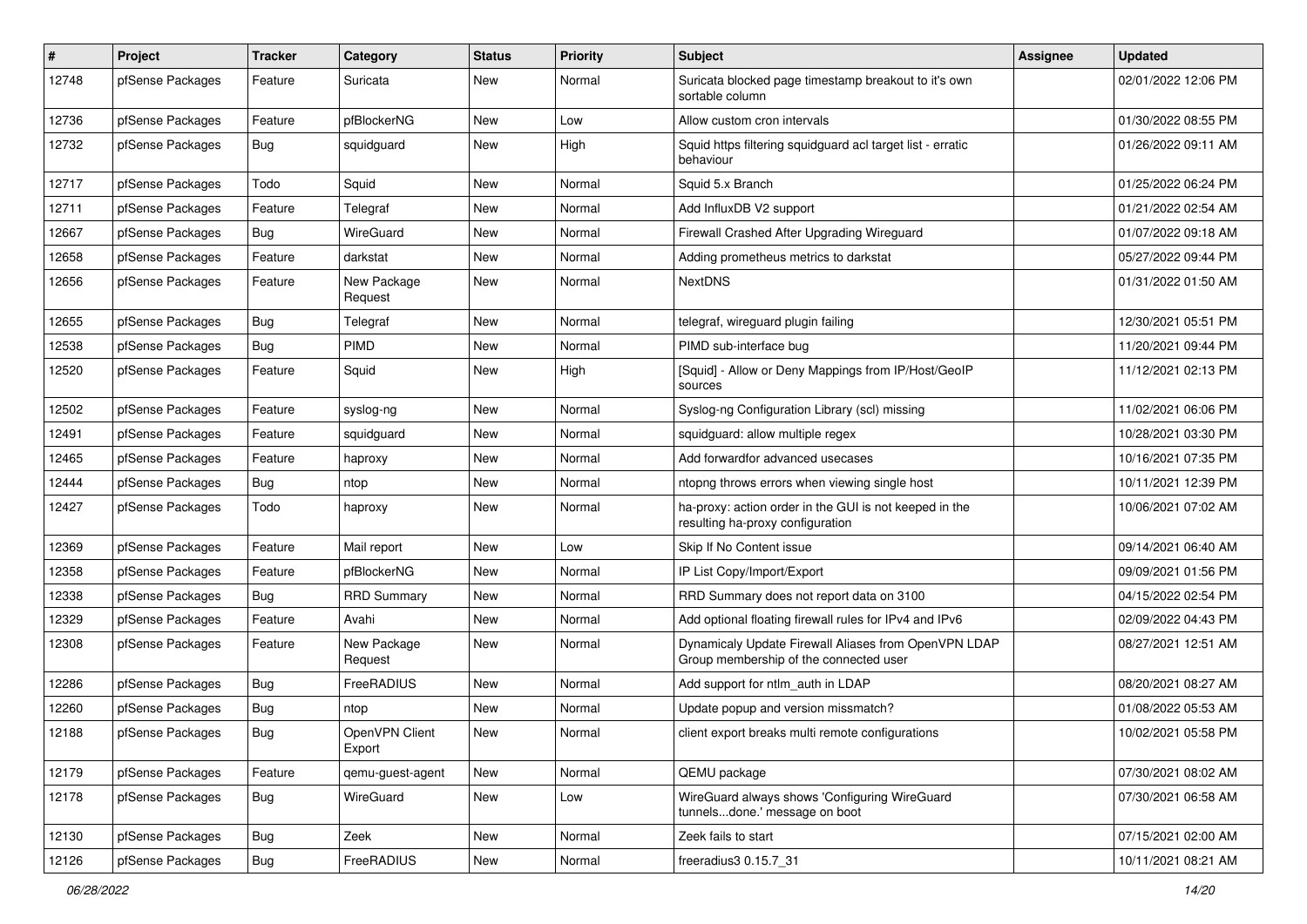| $\sharp$ | Project          | <b>Tracker</b> | Category               | <b>Status</b> | <b>Priority</b> | <b>Subject</b>                                                                          | Assignee | <b>Updated</b>      |
|----------|------------------|----------------|------------------------|---------------|-----------------|-----------------------------------------------------------------------------------------|----------|---------------------|
| 12097    | pfSense Packages | Feature        | pfBlockerNG            | New           | Normal          | Add dnsbl and geoip logs to system log                                                  |          | 07/06/2021 01:25 PM |
| 12084    | pfSense Packages | <b>Bug</b>     | <b>FRR</b>             | New           | Normal          | libfrr.so.0 error on SG-1100                                                            |          | 06/26/2021 08:22 AM |
| 12033    | pfSense Packages | <b>Bug</b>     | pfBlockerNG            | New           | Normal          | maxmindb and sqlite3 modules not found                                                  |          | 10/01/2021 04:42 AM |
| 12009    | pfSense Packages | Bug            | Zabbix                 | New           | Normal          | Zabbix Agent starts twice by /etc/rc.start_packages                                     |          | 06/08/2021 01:35 AM |
| 11970    | pfSense Packages | <b>Bug</b>     | Coreboot               | New           | Normal          | Netgate Firmware Upgrade Doesn't Work on XG-2758                                        |          | 04/21/2022 12:39 PM |
| 11963    | pfSense Packages | Feature        | <b>FRR</b>             | New           | Normal          | Dynamically change OSPF interface costs on selected<br>interfaces on CARP event         |          | 05/26/2021 04:13 AM |
| 11931    | pfSense Packages | Feature        | <b>ACME</b>            | New           | Normal          | Add support for validating a domain's ownership via Google<br>Cloud Cloud DNS           |          | 02/15/2022 03:18 AM |
| 11898    | pfSense Packages | <b>Bug</b>     | apcupsd                | New           | Normal          | PHP error from apcupsd dashboard widget                                                 |          | 05/07/2021 09:12 AM |
| 11890    | pfSense Packages | Feature        | New Package<br>Request | New           | Normal          | Browser-based "clientless" VPN                                                          |          | 05/05/2021 07:26 AM |
| 11848    | pfSense Packages | Bug            | Squid                  | New           | Normal          | Issue with squid cache download speed                                                   |          | 04/23/2021 09:30 PM |
| 11841    | pfSense Packages | <b>Bug</b>     | <b>FRR</b>             | New           | Normal          | FRR access lists default bahavior changed to permit by<br>default                       |          | 04/22/2021 09:52 AM |
| 11837    | pfSense Packages | Feature        | <b>FRR</b>             | New           | Low             | Increase field length of FRR Networks in Access Lists and<br>Prefix Lists               |          | 04/22/2021 07:10 AM |
| 11835    | pfSense Packages | Bug            | <b>FRR</b>             | New           | Normal          | FRR OSPF redistributed connected routes disappearing                                    |          | 04/22/2021 07:11 AM |
| 11827    | pfSense Packages | Feature        | <b>ACME</b>            | <b>New</b>    | Normal          | Please include acme deploy folder/scripts                                               |          | 03/06/2022 04:31 AM |
| 11826    | pfSense Packages | Feature        | <b>ACME</b>            | New           | Normal          | Preserve acme SAN Method parameters for new cert<br>creations                           |          | 04/20/2021 02:02 PM |
| 11823    | pfSense Packages | Feature        | <b>FRR</b>             | New           | Normal          | Route handling enhancements                                                             |          | 04/19/2021 06:23 PM |
| 11802    | pfSense Packages | Bug            | FreeRADIUS             | New           | Normal          | FreeRADIUS sync                                                                         |          | 05/10/2021 04:18 AM |
| 11784    | pfSense Packages | Feature        | squidguard             | New           | Normal          | squidguard auto update blacklist option                                                 |          | 04/06/2021 01:53 AM |
| 11780    | pfSense Packages | Bug            | Suricata               | New           | Very High       | Suricata package fails to prune suricata.log                                            |          | 08/06/2021 07:18 AM |
| 11777    | pfSense Packages | Bug            | Unbound                | <b>New</b>    | Very Low        | Input validation prevents DNS Resolver from being disabled                              |          | 04/05/2021 05:51 PM |
| 11763    | pfSense Packages | Bug            | Status Monitoring      | New           | Normal          | Traffic graphs refresh issue                                                            |          | 05/03/2021 09:44 AM |
| 11749    | pfSense Packages | Feature        | pfBlockerNG            | New           | Normal          | Option to disable NAT rule creation                                                     |          | 04/06/2021 11:45 PM |
| 11742    | pfSense Packages | Bug            | Suricata               | New           | Normal          | Blocking / Unblocking is not working correctly.                                         |          | 09/01/2021 11:08 AM |
| 11703    | pfSense Packages | Feature        | <b>FRR</b>             | New           | Normal          | add Krill and Routinator support BGP RPKI                                               |          | 03/18/2021 07:47 PM |
| 11650    | pfSense Packages | <b>Bug</b>     | <b>FRR</b>             | New           | Very Low        | FRR configuration broken on restore of manually edited<br>FRR config sections           |          | 03/10/2021 08:50 AM |
| 11634    | pfSense Packages | Regression     | <b>BIND</b>            | New           | Normal          | bind hangs when pfsense is reconnecting as an openvpn<br>client to a TUN openvpn server |          | 03/14/2021 07:23 AM |
| 11610    | pfSense Packages | <b>Bug</b>     | NET-SNMP               | New           | Normal          | NET-SNMP is not setting the correct permissions on<br>AgentX                            |          | 06/28/2021 07:54 AM |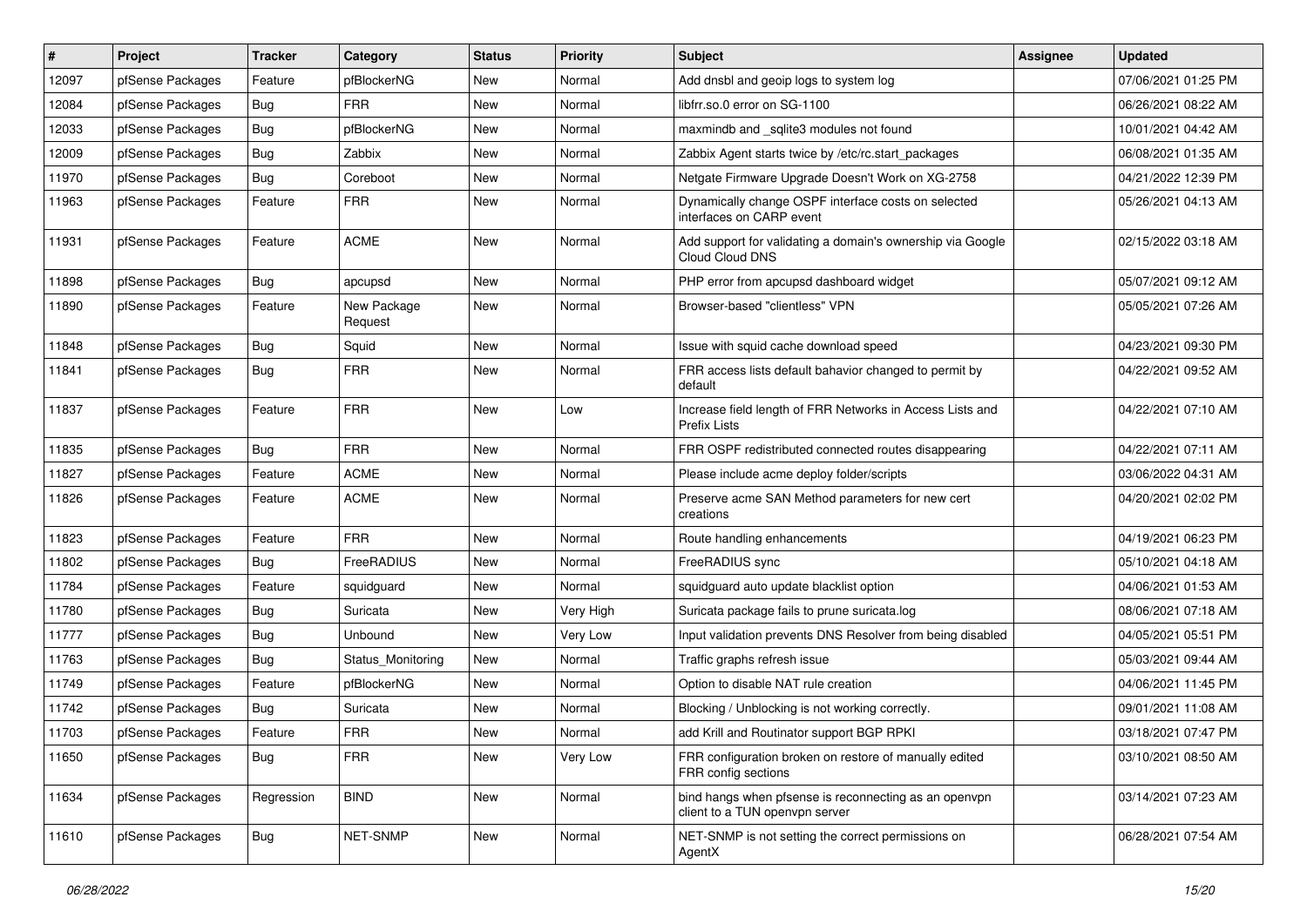| $\vert$ # | <b>Project</b>   | <b>Tracker</b> | Category               | <b>Status</b> | <b>Priority</b> | <b>Subject</b>                                                                                                         | Assignee | <b>Updated</b>      |
|-----------|------------------|----------------|------------------------|---------------|-----------------|------------------------------------------------------------------------------------------------------------------------|----------|---------------------|
| 11592     | pfSense Packages | <b>Bug</b>     | node exporter          | New           | Normal          | Node exporter can not read system statistics                                                                           |          | 10/15/2021 09:37 PM |
| 11579     | pfSense Packages | Feature        | Snort                  | <b>New</b>    | Normal          | Snort alerts or blocks trigger notifications                                                                           |          | 03/01/2021 03:26 AM |
| 11573     | pfSense Packages | Feature        | New Package<br>Request | <b>New</b>    | Normal          | <b>Custom Commands</b>                                                                                                 |          | 03/16/2021 07:28 PM |
| 11572     | pfSense Packages | <b>Bug</b>     | pfBlockerNG            | <b>New</b>    | High            | Auto created firewall rules have IPv4 as protocol only - even<br>for IPv6 lists.                                       |          | 06/25/2022 10:59 AM |
| 11567     | pfSense Packages | Feature        | Mail report            | <b>New</b>    | Normal          | Email report add a note filed request                                                                                  |          | 02/27/2021 03:44 PM |
| 11563     | pfSense Packages | Bug            | <b>BIND</b>            | <b>New</b>    | High            | BIND GUI writes TXT records > 255 characters                                                                           |          | 02/27/2021 07:11 AM |
| 11534     | pfSense Packages | Regression     | FreeRADIUS             | <b>New</b>    | High            | FreeRADIUS EAP anonymous connection forbidden<br>out-of-tunnel                                                         |          | 07/14/2021 02:32 AM |
| 11525     | pfSense Packages | <b>Bug</b>     | Suricata               | New           | Normal          | pfsense 2.5.0 release version for vlan issue to suricata                                                               |          | 11/11/2021 08:16 AM |
| 11522     | pfSense Packages | <b>Bug</b>     | Zabbix                 | New           | Normal          | fping6 error                                                                                                           |          | 02/24/2021 07:13 AM |
| 11509     | pfSense Packages | <b>Bug</b>     | <b>LCDProc</b>         | New           | Low             | LCD package - not starting at boot - stop and start in Status<br>Window not possible                                   |          | 02/23/2021 10:55 AM |
| 11493     | pfSense Packages | Bug            | Zabbix                 | <b>New</b>    | Very Low        | After upgrade zabbix proxy wont start                                                                                  |          | 02/21/2021 05:31 AM |
| 11490     | pfSense Packages | <b>Bug</b>     | Service Watchdog       | <b>New</b>    | Very Low        | Service Watchdog - Impacts Reboots and Package Updates                                                                 |          | 02/22/2021 12:07 PM |
| 11479     | pfSense Packages | <b>Bug</b>     | snmptt                 | New           | Normal          | snmptt 1.4.2 does not work in daemon mode                                                                              |          | 02/20/2021 04:37 PM |
| 11414     | pfSense Packages | Bug            | pfBlockerNG            | New           | Normal          | Enabling feed "Public_DNS4_all" breaks some Google<br>services                                                         |          | 02/13/2021 02:46 AM |
| 11411     | pfSense Packages | Feature        | New Package<br>Request | <b>New</b>    | Normal          | Smokeping as a default latency measurement tool                                                                        |          | 02/12/2021 09:29 PM |
| 11410     | pfSense Packages | Feature        | New Package<br>Request | <b>New</b>    | Normal          | adding bpytop (former Bashtop)                                                                                         |          | 07/26/2021 12:33 PM |
| 11398     | pfSense Packages | <b>Bug</b>     | pfBlockerNG            | <b>New</b>    | Normal          | pfBlocker upgrade hangs forever                                                                                        |          | 04/21/2022 12:39 PM |
| 11375     | pfSense Packages | <b>Bug</b>     | apcupsd                | <b>New</b>    | Normal          | UPS Type <blank> for USB APC</blank>                                                                                   |          | 02/26/2021 11:10 AM |
| 11266     | pfSense Packages | Feature        | AutoConfigBackup       | <b>New</b>    | Very Low        | Give an option to list restore point in "reverse" order/latest<br>at the top.                                          |          | 01/19/2021 06:58 PM |
| 11261     | pfSense Packages | Bug            | pfBlockerNG            | New           | Normal          | pfBlockerNG ASN numbers in IPv4 (/IPv6) Custom_List<br>generate error(s) "Invalid numeric literal at line 1, column 7" |          | 01/28/2021 08:34 AM |
| 11260     | pfSense Packages | Feature        | pfBlockerNG            | <b>New</b>    | Normal          | pfBlockerNG: predefined ASN groups for Google,<br>Facebook, Apple, etc with useful selections                          |          | 01/18/2021 03:46 PM |
| 11235     | pfSense Packages | Bug            | Filer                  | <b>New</b>    | Normal          | Filer run script when "state" unchanged                                                                                |          | 01/08/2021 07:24 AM |
| 11227     | pfSense Packages | Feature        | pfBlockerNG            | New           | Normal          | Feeds update                                                                                                           |          | 01/07/2021 12:11 AM |
| 11209     | pfSense Packages | Feature        | pfBlockerNG            | New           | Normal          | pfBlockerNG soft blocking                                                                                              |          | 01/01/2021 02:07 PM |
| 11200     | pfSense Packages | Feature        | Squid                  | <b>New</b>    | Normal          | Squid reverse proxy + multiple ssl certificates                                                                        |          | 12/31/2020 03:50 AM |
| 11182     | pfSense Packages | Bug            | <b>NRPE</b>            | <b>New</b>    | Normal          | NRPE in HA syncs the bind IP                                                                                           |          | 12/01/2021 02:15 AM |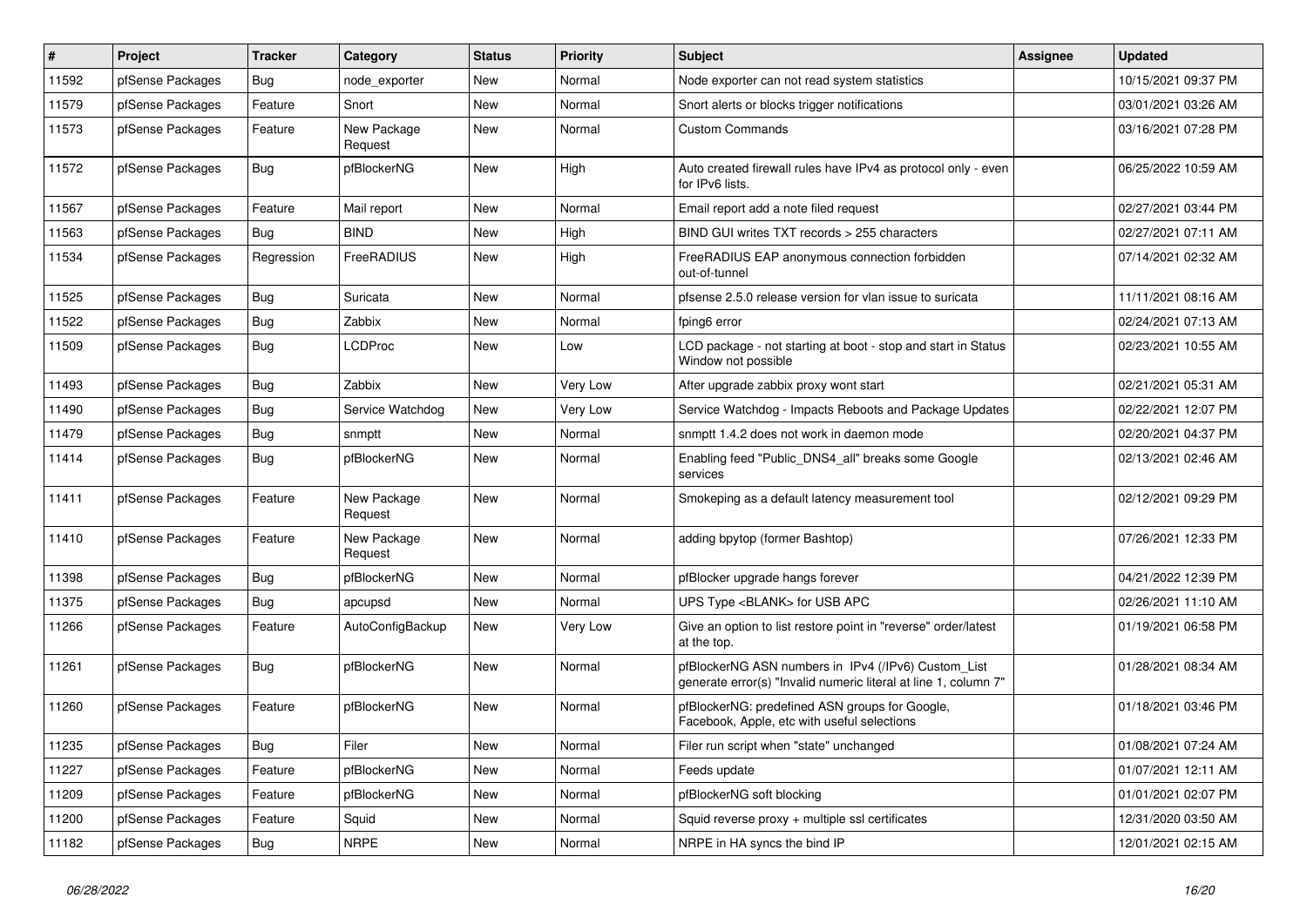| $\pmb{\#}$ | Project          | <b>Tracker</b> | Category                 | <b>Status</b> | Priority | <b>Subject</b>                                                                          | <b>Assignee</b> | <b>Updated</b>      |
|------------|------------------|----------------|--------------------------|---------------|----------|-----------------------------------------------------------------------------------------|-----------------|---------------------|
| 11178      | pfSense Packages | Feature        | Filer                    | <b>New</b>    | Normal   | Filer do not ask what to do with previous filename                                      |                 | 12/31/2020 02:45 AM |
| 11165      | pfSense Packages | Feature        | OpenVPN Client<br>Export | <b>New</b>    | Very Low | OpenVPN Exporter - Allow for name customization                                         |                 | 07/10/2021 12:58 PM |
| 11158      | pfSense Packages | Bug            | <b>FRR</b>               | New           | High     | <b>FRR Prefix Lists</b>                                                                 |                 | 12/30/2020 04:55 PM |
| 11156      | pfSense Packages | Feature        | pfBlockerNG              | New           | Normal   | Add an option include subdomains for the noAAAA feature                                 |                 | 12/11/2020 10:19 AM |
| 11138      | pfSense Packages | Feature        | FreeRADIUS               | New           | Normal   | new WebGUI checkboxes needed                                                            |                 | 12/07/2020 08:28 AM |
| 11099      | pfSense Packages | Feature        | pfBlockerNG              | New           | Normal   | DNSBL blocking by schedule                                                              |                 | 11/25/2020 12:12 AM |
| 11092      | pfSense Packages | Feature        | pfBlockerNG              | New           | Normal   | Detecting DNS tunneling                                                                 |                 | 11/21/2020 04:53 AM |
| 11074      | pfSense Packages | <b>Bug</b>     | <b>BIND</b>              | New           | Low      | bind Zone Settings Zones, Save button opens "Confirmation<br>required to save changes"  |                 | 11/16/2020 11:08 AM |
| 11040      | pfSense Packages | Bug            | pfBlockerNG              | New           | Normal   | pfb filter core faults when clearing firewall log                                       |                 | 11/07/2020 01:44 PM |
| 11036      | pfSense Packages | <b>Bug</b>     | haproxy                  | <b>New</b>    | Normal   | <b>HAproxy ACL</b>                                                                      |                 | 02/11/2022 11:27 AM |
| 11026      | pfSense Packages | Feature        | FreeRADIUS               | <b>New</b>    | Low      | Feedback on Packages - FreeRADIUS package                                               |                 | 11/02/2020 07:21 AM |
| 11000      | pfSense Packages | <b>Bug</b>     | haproxy                  | New           | Very Low | haproxy deprecated trick suggested                                                      |                 | 12/23/2020 02:55 PM |
| 10994      | pfSense Packages | Bug            | squidguard               | <b>New</b>    | Low      | SquidGuard Blacklists Restore Default button does not work                              |                 | 10/20/2020 12:26 PM |
| 10989      | pfSense Packages | <b>Bug</b>     | Snort                    | <b>New</b>    | Low      | Snort alert page has hidden characters in IPv6 address                                  |                 | 10/17/2020 04:06 PM |
| 10935      | pfSense Packages | Bug            | <b>FRR</b>               | New           | Normal   | FRR 0.6.7-6 - BGPD service recycled IPv6 without Route<br>Map                           |                 | 12/30/2020 05:00 PM |
| 10909      | pfSense Packages | Feature        | PIMD                     | New           | Normal   | #define MAXVIFS 32 to 64                                                                |                 | 04/21/2022 12:39 PM |
| 10865      | pfSense Packages | Feature        | squidguard               | New           | Normal   | squidGuard lacks options to send traffic action logs to<br>syslog server                |                 | 09/05/2020 01:21 AM |
| 10845      | pfSense Packages | Bug            | apcupsd                  | New           | Normal   | apcupsd doesn't stop when not enabled                                                   |                 | 08/24/2020 10:16 AM |
| 10841      | pfSense Packages | Feature        | pfBlockerNG              | New           | Normal   | Allow per Source/VLAN/Network individual black&whitelists                               |                 | 10/18/2020 07:42 AM |
| 10831      | pfSense Packages | Feature        | New Package<br>Request   | New           | Very Low | Integration of nntp-proxy into pfsense                                                  |                 | 08/13/2020 09:09 AM |
| 10818      | pfSense Packages | Feature        | New Package<br>Request   | <b>New</b>    | Normal   | <b>UDP Broadcast Relay</b>                                                              |                 | 05/31/2022 02:13 AM |
| 10791      | pfSense Packages | <b>Bug</b>     | PIMD                     | New           | Normal   | Valid (vlan)interfaces do not get vif reporting "Invalid phyint<br>address"             |                 | 10/06/2020 09:20 AM |
| 10783      | pfSense Packages | <b>Bug</b>     | ntop                     | <b>New</b>    | Normal   | NtopNG is very unstable on arm64                                                        |                 | 07/22/2020 09:07 AM |
| 10760      | pfSense Packages | <b>Bug</b>     | <b>BIND</b>              | New           | High     | pfSense BIND 9.14.12 server terminates due to assertion<br>failure                      |                 | 07/11/2020 04:53 PM |
| 10695      | pfSense Packages | <b>Bug</b>     | FreeRADIUS               | <b>New</b>    | Normal   | FreeRadius Accounting skipping MBs after reboot due to<br>power down                    |                 | 06/24/2020 04:49 AM |
| 10693      | pfSense Packages | Bug            | <b>BIND</b>              | New           | Normal   | pfSense Bind Zone Editor UI does not update zone serial<br>number when a change is made |                 | 09/01/2021 12:51 AM |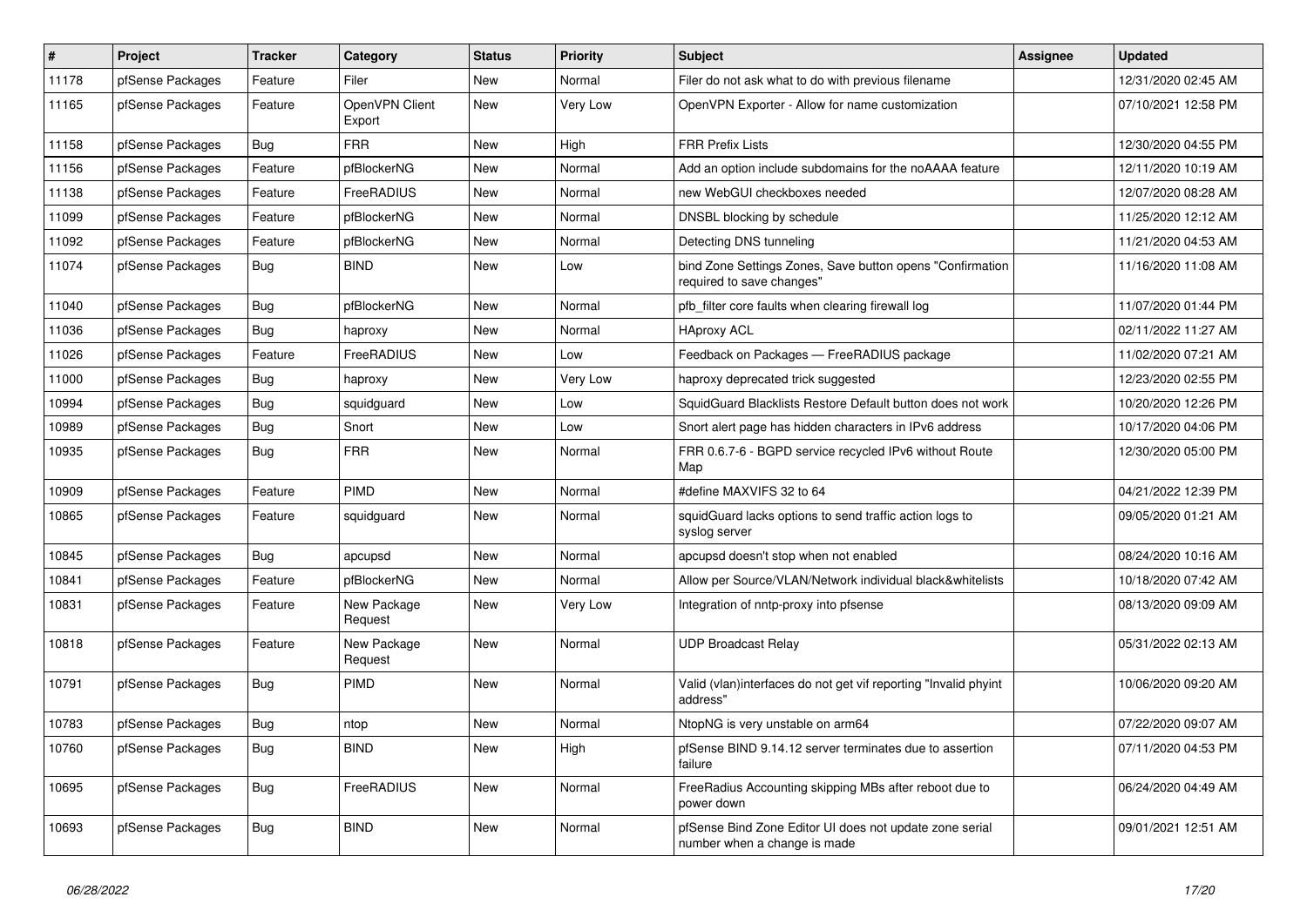| #     | Project          | <b>Tracker</b> | Category                 | <b>Status</b> | <b>Priority</b> | <b>Subject</b>                                                                                                                                              | <b>Assignee</b> | <b>Updated</b>      |
|-------|------------------|----------------|--------------------------|---------------|-----------------|-------------------------------------------------------------------------------------------------------------------------------------------------------------|-----------------|---------------------|
| 10606 | pfSense Packages | <b>Bug</b>     | Snort                    | New           | Normal          | Snort Inline stopped working after upgrade to FreeBSD 12.1<br>(network traffic blocked after heavy load randomly)                                           |                 | 05/28/2020 10:06 AM |
| 10601 | pfSense Packages | <b>Bug</b>     | Status Monitoring        | New           | Normal          | Dashboard->Traffic Graphs Scale is capped for outbound                                                                                                      |                 | 05/29/2020 10:13 AM |
| 10600 | pfSense Packages | Feature        | pfBlockerNG              | New           | Normal          | Add support for pfBlockerNG "Action list" feature                                                                                                           |                 | 08/10/2020 02:39 AM |
| 10590 | pfSense Packages | Bug            | pfBlockerNG              | <b>New</b>    | Normal          | pfBlockerNG: Invalid argument supplied for foreach()                                                                                                        |                 | 05/26/2020 08:22 AM |
| 10570 | pfSense Packages | Feature        | OpenVPN Client<br>Export | New           | Very Low        | OpenVPN Export for iOS should use .ovpn12 for certs and<br>private key                                                                                      |                 | 05/19/2020 10:12 AM |
| 10547 | pfSense Packages | Feature        | New Package<br>Request   | New           | Normal          | Add package addrwatch. Addrwatch is like arpwatch but<br>works with ipv4 and ipv6                                                                           |                 | 05/11/2020 09:20 AM |
| 10526 | pfSense Packages | Bug            | pfBlockerNG              | <b>New</b>    | Normal          | Package pfBlockerNG Crashes on Alert view                                                                                                                   |                 | 05/04/2020 08:59 AM |
| 10516 | pfSense Packages | <b>Bug</b>     | <b>FRR</b>               | New           | Normal          | FRR Access list                                                                                                                                             |                 | 12/06/2020 11:02 PM |
| 10503 | pfSense Packages | Bug            | <b>FRR</b>               | New           | Normal          | Flapping any GW in multi-WAN influences restating all<br>IPsec tunnels in FRR which leads to dropping all IPsec VTI<br>static routes and related BGP issues |                 | 05/08/2020 07:51 PM |
| 10487 | pfSense Packages | Bug            | Telegraf                 | New           | Normal          | Telegraf package not sending logs to influxdb server                                                                                                        |                 | 05/03/2020 07:09 PM |
| 10472 | pfSense Packages | Feature        | Suricata                 | New           | Low             | Blocked host alert table break out by timestamp and type to<br>allow sorting by date                                                                        |                 | 04/17/2020 12:46 PM |
| 10466 | pfSense Packages | Feature        | Suricata                 | <b>New</b>    | Low             | Add checkbox to Suricata blocked host view to resolve all<br>resolvable IP's automatically                                                                  |                 | 02/02/2022 06:04 PM |
| 10436 | pfSense Packages | <b>Bug</b>     | softflowd                | New           | Normal          | softflowd no longer sends flow data after upgrade (v0.9.9_1<br>$\rightarrow$ v1.0.0)                                                                        |                 | 06/07/2022 12:25 AM |
| 10377 | pfSense Packages | Feature        | FreeRADIUS               | New           | Very Low        | Allow usage of TOTP (Google-Authenticator) without PIN                                                                                                      |                 | 03/30/2020 11:43 AM |
| 10370 | pfSense Packages | <b>Bug</b>     | ntop                     | New           | Normal          | ntopng Timeseries not send to InfluxDB                                                                                                                      |                 | 03/30/2020 09:42 AM |
| 10358 | pfSense Packages | Feature        | <b>FRR</b>               | <b>New</b>    | Very Low        | <b>Stage FRR Configuration Changes</b>                                                                                                                      |                 | 03/19/2020 06:48 AM |
| 10347 | pfSense Packages | Feature        | OpenVPN Client<br>Export | New           | Normal          | Request to add pull-filter                                                                                                                                  |                 | 07/29/2020 08:11 AM |
| 10292 | pfSense Packages | Bug            | Suricata                 | New           | Normal          | Suricata not respecting SID Mgmt list                                                                                                                       |                 | 02/27/2020 01:02 PM |
| 10279 | pfSense Packages | Bug            | open-vm-tools            | New           | Normal          | pfSense's OpenVM Tools on ESXi 6.7 no longer provides<br>guest vm functionality                                                                             |                 | 03/01/2020 06:07 PM |
| 10278 | pfSense Packages | Bug            | pfBlockerNG              | New           | Normal          | pfBlockerNG: Formatting issue on DNSBL stats page                                                                                                           |                 | 02/24/2020 01:36 PM |
| 10265 | pfSense Packages | Bug            | Notes                    | New           | Very Low        | Adding a Note with malformed title will force system restore                                                                                                |                 | 02/27/2020 10:12 AM |
| 10253 | pfSense Packages | Bug            | pfBlockerNG              | New           | Normal          | pfblockerng-devel uses user interface for VIP causing<br>issues with other services                                                                         |                 | 02/11/2020 09:17 AM |
| 10252 | pfSense Packages | <b>Bug</b>     | pfBlockerNG              | New           | High            | pfblockerng-devel                                                                                                                                           |                 | 02/11/2020 05:18 PM |
| 10188 | pfSense Packages | Bug            | pfBlockerNG              | New           | Normal          | Reputation tab is not working                                                                                                                               |                 | 01/24/2020 10:06 AM |
| 10164 | pfSense Packages | Bug            | pfBlockerNG              | New           | Normal          | pfBlockerNG dashboard widget position is not maintained<br>when updating                                                                                    |                 | 01/06/2020 10:06 AM |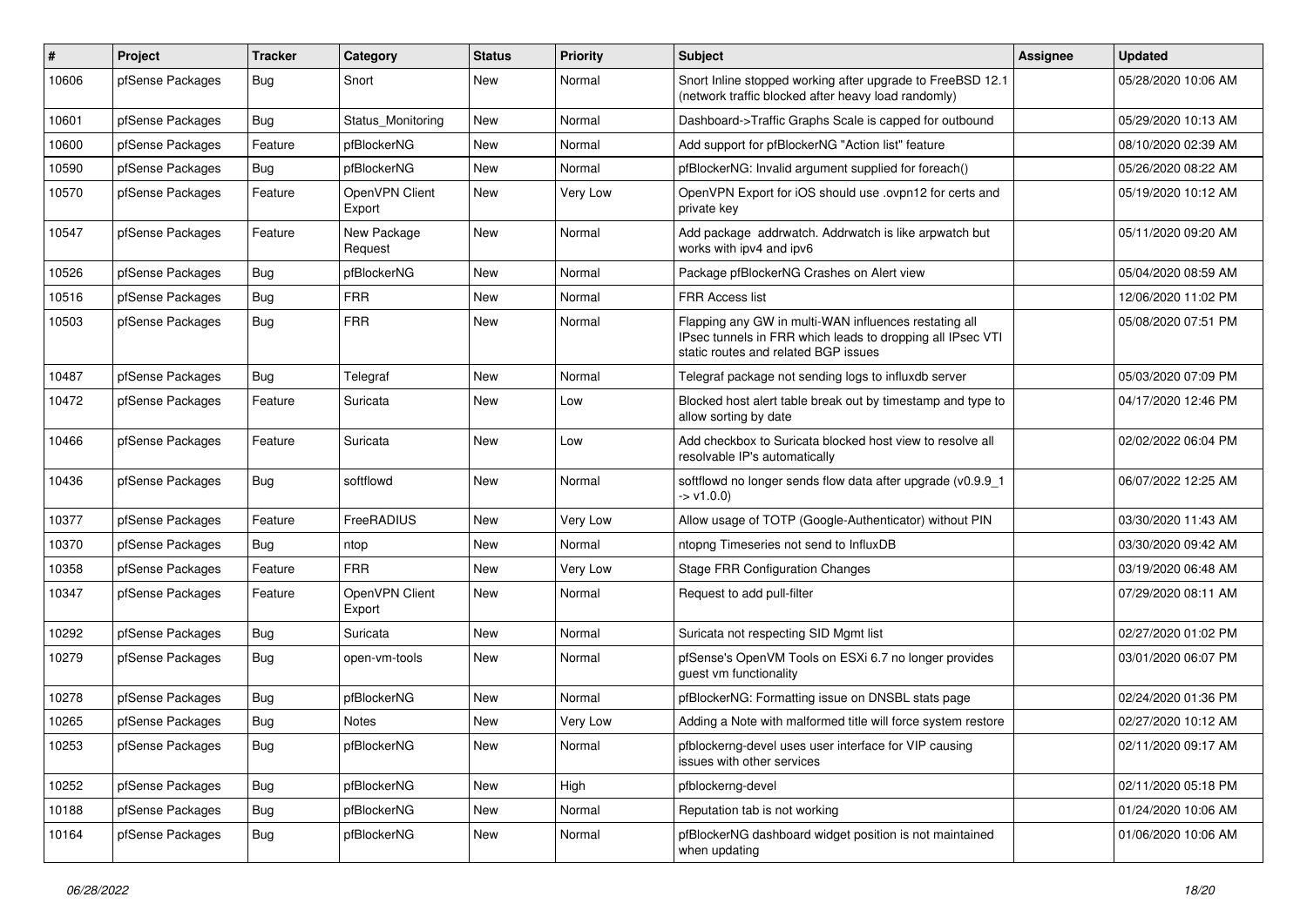| $\vert$ # | Project          | <b>Tracker</b> | Category               | <b>Status</b> | <b>Priority</b> | <b>Subject</b>                                                                                       | Assignee | <b>Updated</b>      |
|-----------|------------------|----------------|------------------------|---------------|-----------------|------------------------------------------------------------------------------------------------------|----------|---------------------|
| 10160     | pfSense Packages | Feature        | New Package<br>Request | New           | Normal          | Dedicated Maxmind GeoIP package including license<br>registration                                    |          | 01/03/2020 10:31 PM |
| 9999      | pfSense Packages | Bug            | pfBlockerNG            | New           | Normal          | unbound fatal error if System Domain in DNSBL and<br>System Domain Local Zone Type is Redirect       |          | 12/25/2019 08:10 AM |
| 9973      | pfSense Packages | Feature        | <b>NRPE</b>            | <b>New</b>    | Normal          | Nagios NRPE package isn't IPv6 capable                                                               |          | 12/20/2019 03:15 PM |
| 9934      | pfSense Packages | Bug            | Suricata               | New           | Normal          | suricata update kills WAN interface                                                                  |          | 02/20/2020 09:17 AM |
| 9912      | pfSense Packages | Feature        | ntop                   | New           | Normal          | add custom DPI to ntopng                                                                             |          | 11/18/2019 10:57 AM |
| 9895      | pfSense Packages | Bug            | Snort                  | New           | Normal          | snort reinstallation failed                                                                          |          | 06/23/2021 08:01 AM |
| 9833      | pfSense Packages | Feature        | <b>ACME</b>            | New           | Normal          | ACME: add ability to use custom ACME server                                                          |          | 04/07/2022 11:31 AM |
| 9798      | pfSense Packages | Feature        | pfBlockerNG            | New           | Normal          | add ipv4 and ipv6 dnscrypt-resolvers feeds                                                           |          | 10/14/2021 09:48 AM |
| 9774      | pfSense Packages | Feature        | Squid                  | New           | Normal          | Squid logs / remote logs                                                                             |          | 04/17/2020 06:18 AM |
| 9749      | pfSense Packages | Feature        | Status Monitoring      | New           | Normal          | 95th percentile missing for quality in monitoring                                                    |          | 09/12/2019 10:39 AM |
| 9725      | pfSense Packages | Feature        | <b>ACME</b>            | <b>New</b>    | Very Low        | Ability to use template variables in acme package                                                    |          | 09/04/2019 07:12 AM |
| 9724      | pfSense Packages | Bug            | pfBlockerNG            | New           | High            | pfblockerng-firewall-filter-service-will-not-start                                                   |          | 09/05/2019 06:32 AM |
| 9707      | pfSense Packages | <b>Bug</b>     | pfBlockerNG            | New           | Normal          | Some networks already existing in deny Feeds are not<br>stopped even if existing in custom deny list |          | 08/28/2019 10:03 AM |
| 9704      | pfSense Packages | Feature        | FreeRADIUS             | <b>New</b>    | Normal          | Enable filter username                                                                               |          | 08/27/2019 12:07 PM |
| 9676      | pfSense Packages | Bug            | pfBlockerNG            | <b>New</b>    | Normal          | AS lookup fails                                                                                      |          | 12/26/2019 12:17 AM |
| 9662      | pfSense Packages | Bug            | pfBlockerNG            | New           | Normal          | PfblockerNG do not update after pfsense reboot and wait<br>for next cron task                        |          | 08/20/2019 09:00 AM |
| 9648      | pfSense Packages | Feature        | haproxy                | New           | Very Low        | Multiple node Sync HAProxy configuration to backup CARP<br>members via XMLRPC.                       |          | 07/25/2019 10:04 AM |
| 9616      | pfSense Packages | Feature        | New Package<br>Request | New           | Normal          | Package for Docs                                                                                     |          | 03/26/2020 06:34 AM |
| 9599      | pfSense Packages | Feature        | haproxy                | New           | Normal          | Support for "peers" in HAproxy                                                                       |          | 06/25/2019 01:47 AM |
| 9568      | pfSense Packages | Bug            | Squid                  | New           | Normal          | UFSSwapDir::openLog: Failed to open swap log.                                                        |          | 05/29/2019 09:18 PM |
| 9500      | pfSense Packages | Bug            | haproxy                | New           | Normal          | HAproxy does not delete non-applicable action config                                                 |          | 01/18/2022 06:28 AM |
| 9497      | pfSense Packages | Bug            | AWS VPC                | New           | Normal          | AWS VPN Wizard: WebGUI times out.                                                                    |          | 11/13/2019 10:07 AM |
| 9495      | pfSense Packages | Bug            | AWS VPC                | New           | Normal          | AWS VPC VPN wizard produces incorrect config (SHA256<br>should be SHA1)                              |          | 08/19/2019 02:45 PM |
| 9486      | pfSense Packages | <b>Bug</b>     | softflowd              | New           | Very Low        | ifindex values used for softflowd are incorrect                                                      |          | 08/14/2019 02:30 PM |
| 9348      | pfSense Packages | <b>Bug</b>     | <b>ACME</b>            | New           | Normal          | Results of Acme certificate issuance/renewal are not<br>properly formatted                           |          | 02/22/2019 12:08 PM |
| 9337      | pfSense Packages | Bug            | Telegraf               | <b>New</b>    | Normal          | Telegraf ping input fails                                                                            |          | 02/18/2019 10:40 AM |
| 9315      | pfSense Packages | Feature        | New Package<br>Request | New           | Normal          | Add Package: dnscrypt-proxy                                                                          |          | 03/05/2021 02:38 AM |